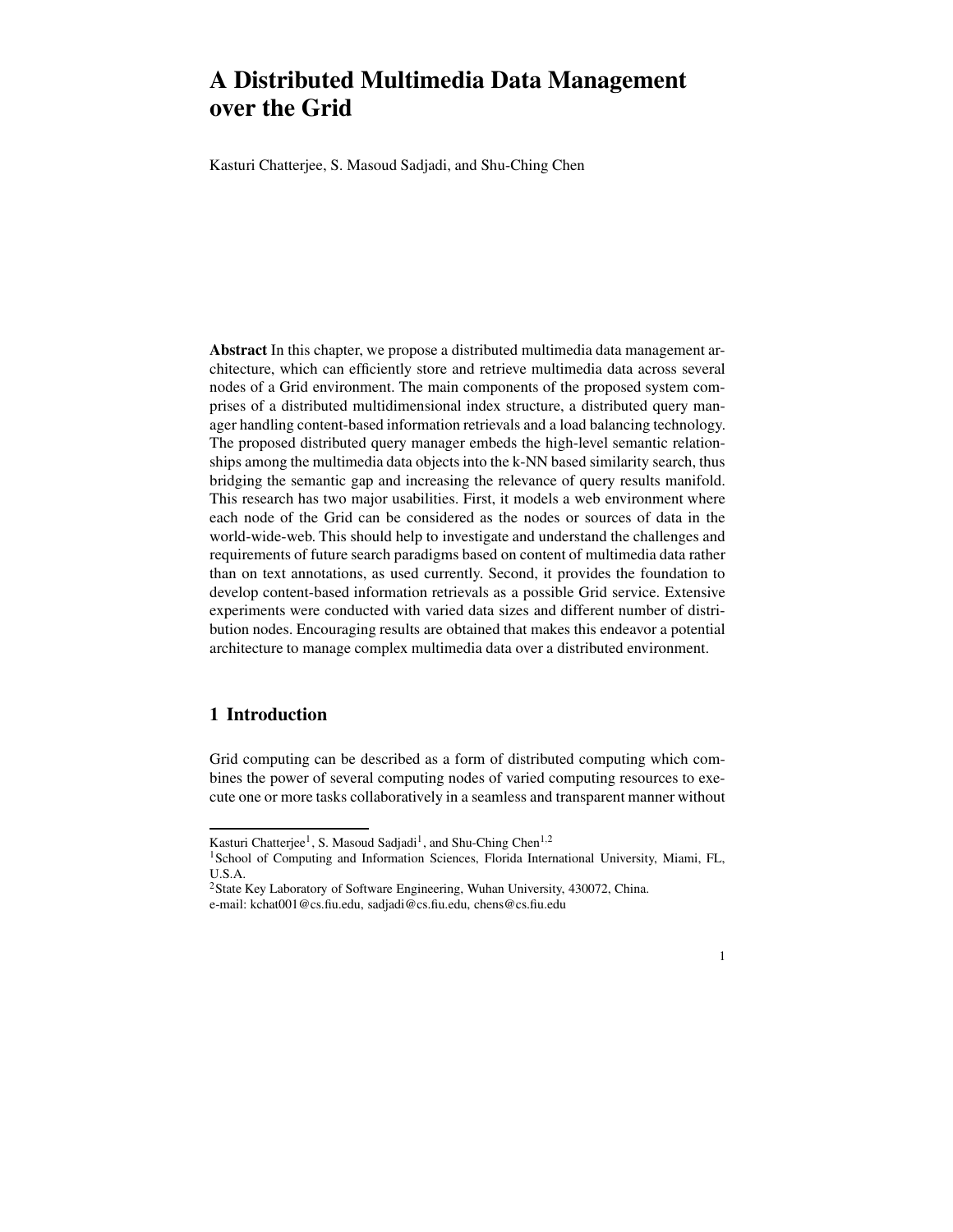any central control [12][13][14]. In the recent years, the popularity of Grid Computing has enabled experts from different scientific backgrounds to use its high computing power to execute computation intensive applications. Often these applications are data intensive like in protein folding, semiconductor manufacturing, and DNA sequence analysis. Such applications need a well defined data management within the distributed Grid environment.

There are basically two different approaches of designing a Data Grid: namely management of static data and supporting dynamic data sets. The first approach is also called Level 0 Data Grid [7]. It does not address data management issues as updates, transactions, integrations, etc., which are typical to data that changes with time. Basically, it addresses two fundamental issues: data access and meta data access. The data access provides managing, accessing and transferring data that is stored in the storage (typically as file systems). It essentially implements a storage system abstraction, by which the applications need not be aware of the specific lowlevel policies utilized in the data management. The meta-data service provides a mechanism for presenting and using the information about the data (stored in the files). Different categories of meta data can be used: namely content information of the file, data creation environment, and application-specific information related to the data. Apart from these two basic functionalities, Level 0 Data Grid provides some added services such as authorization and authentication, resource allocation, and performance evaluation. Level 1 [26] data Grids are for dynamic data sets and accommodates methods such as access, management, transaction and synchronization of data. To develop data Grids comparable in performance and robustness to the traditional data management techniques, features including indexing, querying, and transaction management. should be provided effectively. These features should be incorporated seamlessly along with features which are typical to Grid environment such as data regionalization, data synchronization, and load balancing.

Multimedia data is more complicated than traditional text-based data both in representations as well as in access mechanisms involved during their retrievals. Multimedia data is typically represented as multidimensional vectors of low-level features (e.g., colors, textures, objects, etc.). In addition to the low-level information contained in them, they have high-level semantic information attached. The relationship between the low-level features and the high-level semantic information is quite fuzzy and gives rise to the *semantic gap* issue. This is a typical problem area in all types of multimedia data retrievals and affects the relevance of query results negatively. Thus, any data management frameworks for multimedia data should be able to accommodate both these atypical characteristics of multimedia data: namely the multidimensional representation and the semantic information. Though multimedia data is more complex than traditional text-based data; they are popular media of communication due to their expressiveness. Thus, their presence and requirements in today's popular applications cannot be avoided. Hence, to enhance the usability of Grid environment, the underlying data Grid should be able to manage multimedia data effectively as well. But, since multimedia data is quite different from traditional text-based data, their management frameworks should also be different. For example, the index structure for multimedia data should be multidimensional as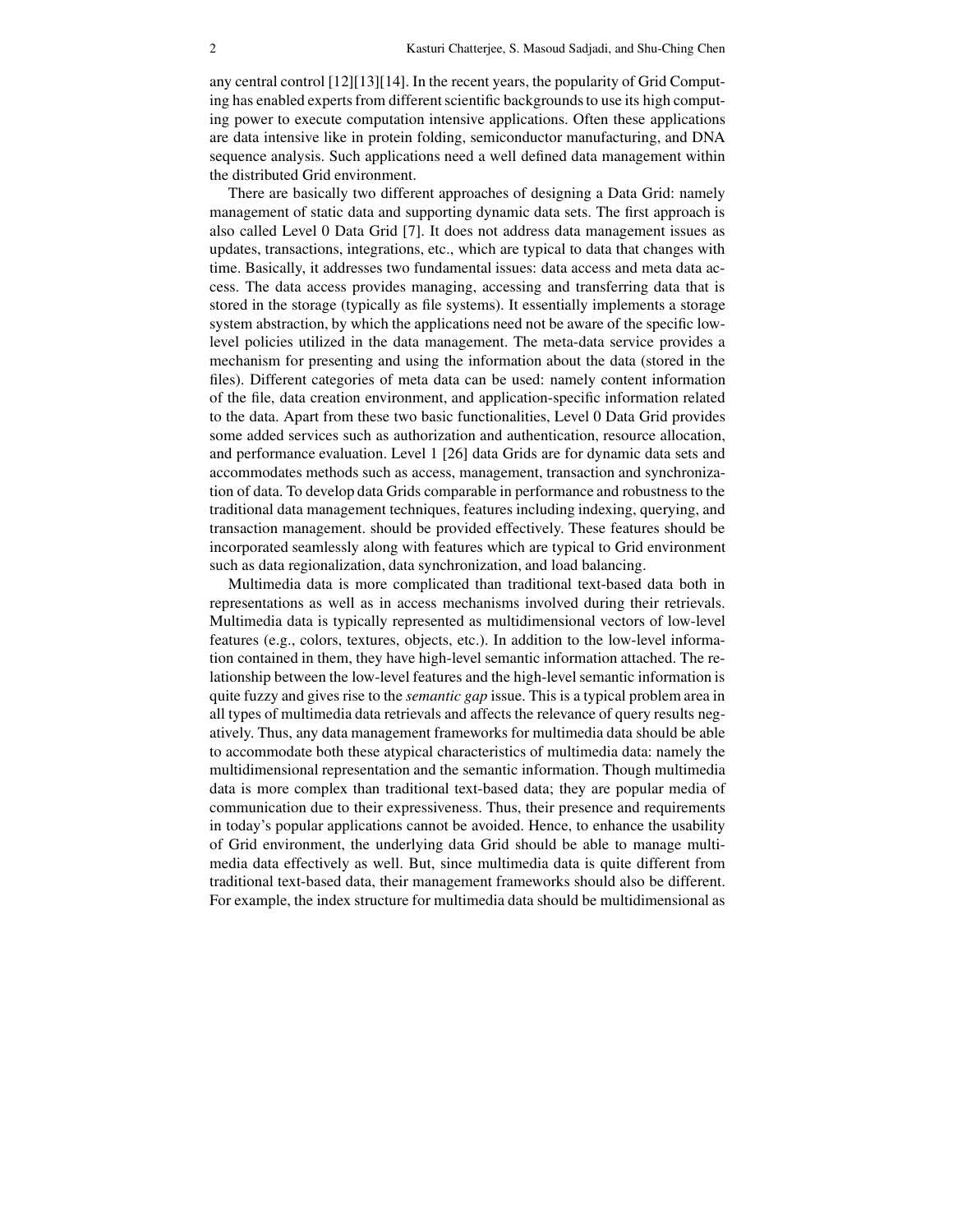opposed to the popularsingle dimensional index structures of text-based data. Additionally, since their information needs are different, the retrieval methodologies that the database system should support are different too. All these calls for a dedicated multimedia data management framework over the distributed environment of a Grid architecture.

The Internet can be considered as a distributed environment and can be simulated with a Grid architecture. Several popular applications such as social networks, collaborative tools, and search use multimedia data heavily. Thus a multimedia data management architecture for Grid environment can be considered as a prototype for investigating multimedia data management in the Internet. One specific application which can benefit immediately from such layout is *multimedia search*. Currently, the multimedia search is based on *keywords* or *annotations*. Such search paradigm limits the relevance of the search results manifold. Firstly, a single multimedia object (an image or a video) can have multiple high-level semantic meaning attached to it as the semantics vary with the perspective of the user who labels it. Thus, one keyword will be unable to capture the different aspects of the users' perspectives. Secondly, the multimedia data is represented and stored as multidimensional feature vectors. Thus, for a keyword-based search, during retrieving them from the underlying storage, a relationship need to be established between the low-level features and the high-level semantics (keywords with which they are expressed). This relationship is often fuzzy and there exist a gap between them, called the semantic gap. This affects the relevance of the query results and degrades the quality of the search results. The best approach is to introduce a content-based search paradigm for multimedia data which will be distributed over the Internet. Thus, a successful layout of a multimedia data management and content-based retrieval system over the Grid will be a potential solution for solving the problem of managing multimedia data over the Internet.

In this chapter, we lay down the framework for distributed multimedia data management over a Grid Computing environment. It comprises of two categories of components: firstly, components related to the multimedia data management like index structure, and query manager; and secondly, components related to the Grid architecture like automatic load balancing techniques, and replica management policies. These two sets of components should seamlessly communicate with one another so that the overall goal of achieving multimedia data management over a distributed Grid environment is achieved. A database management system is primarily composed of two major blocks: a robust storage and efficient well-rounded retrieval mechanisms. An index structure is the backbone of both and is the useful connection between them. Traditional single dimensional index structures such as B-Tree [1] cannot handle the multidimensional feature vectors that are used to represent the multimedia data. Though there are numerous multidimensional index structures such as those in [8][3] that can handle the multidimensional aspect of the multimedia data but they lack the capability to handle the high-level semantic relationships efficiently. In our earlier works, we proposed multidimensional index structures including AH-Tree [4], HAH-Tree [5] and GeM-Tree [6] designed for efficient management of multimedia data comprising of images and videos. In this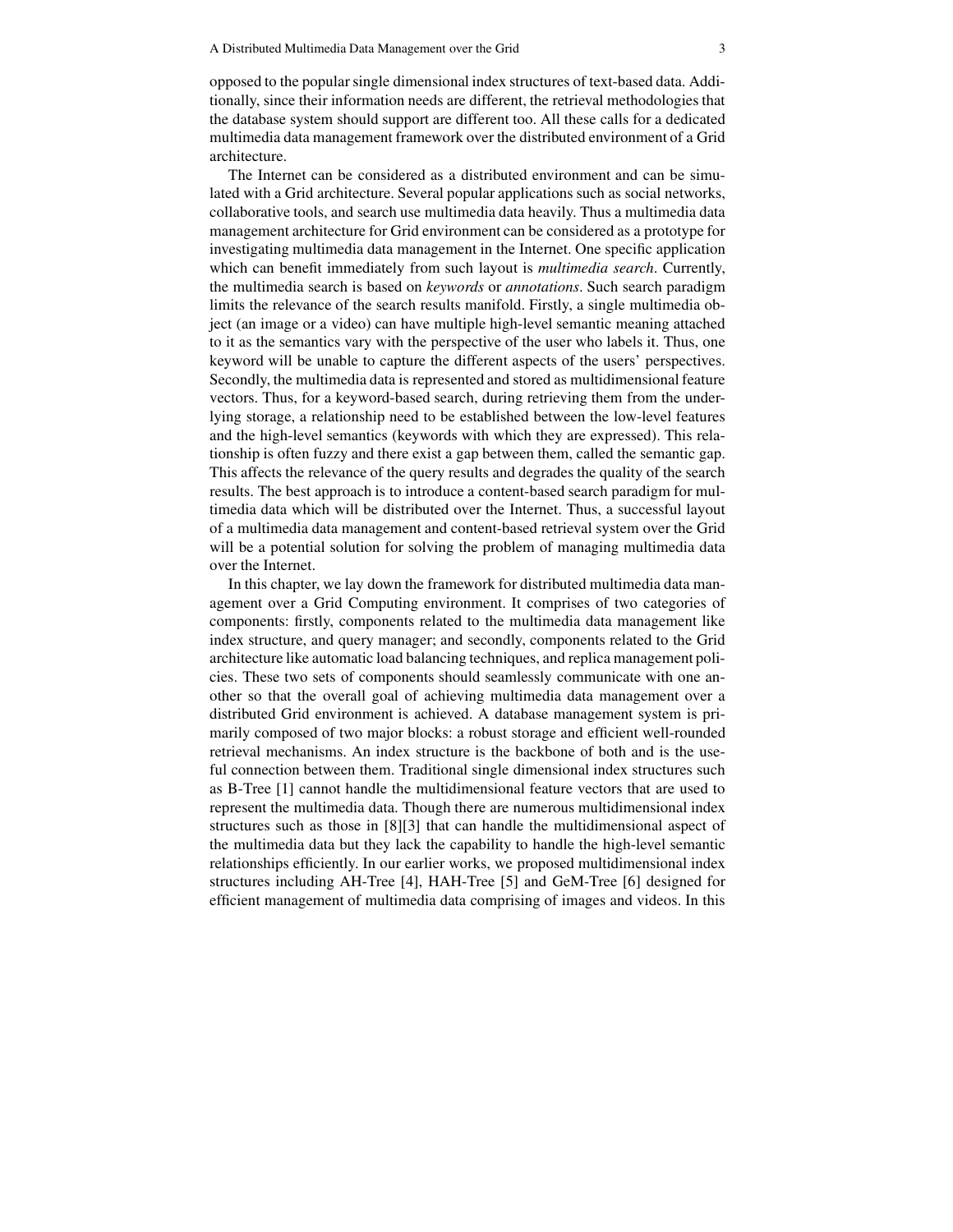chapter, we extend the usability of multimedia index structures in a distributed Grid environment. We propose a distributed query management technique which embeds a content-based similarity search into a k-NN based algorithm in a distributed environment. Additionally, we introduce the high-level semantic relationship into the index structure and the subsequent query processing with a stochastic construct called Markov Model Mediator [25]. We also introduce Grid specific components including a load balancing manager and semantic relationships manager between Grid nodes to enable the proposed multimedia database framework to be used successfully in a Grid environment. Extensive experiments with varied data load and computation nodes are performed. The promising results demonstrate the usability of the proposed architecture and its potential extensibility.

The rest of the chapter is organized as follows. Section 2 presents a discussion on the related works in the field of distributed data management techniques and Data Grids. Section 3 lays down the overall framework of the proposed system and discusses the different components in details. Section 4 provides a detailed empirical study of the proposed system. Section 5 presents a brief conclusion and future direction of this research.

## **2 Related Work**

In this section, we study the existing works on three important aspects: Distributed Multimedia Database Management Framework, Distributed Index Structures and Data Grids. Developing a successful distributed multimedia database management framework over the Grid environment is basically a seamless combination of all these different aspects. Thus, understanding the characteristics of each aspect helps us clearly define the capabilities that should be incorporated into the proposed architecture. Also, it helps us identify the limitations of each individual aspect when handling multimedia data in a distributed Grid environment. Thus, this survey of related works enable us to appreciate the necessity of an effective multimedia data management framework to be incorporated into a Grid architecture.

**Distributed Multimedia Database Management Framework:** Though there are some proposed architectures for distributed multimedia database systems such as [2][17], none of them discusses the intrinsic database components; for example, the index structures, and the query manager in the distributed environment. [17] proposes an object-oriented database with an object request broker (a brokering server). It uses specialized repository servers for storing different multimedia data types. Using specialized servers enables some query functionalities such as contentbased retrievals, and optimized access to be allocated at the repository level rather than at the database level. Thus clearly, here the data storage is separated from the main database functionalities. Hence, different database tuning and optimization techniques depending on both the data stored as well as on the user accessibility including query optimization, query cost determination, and index structures cannot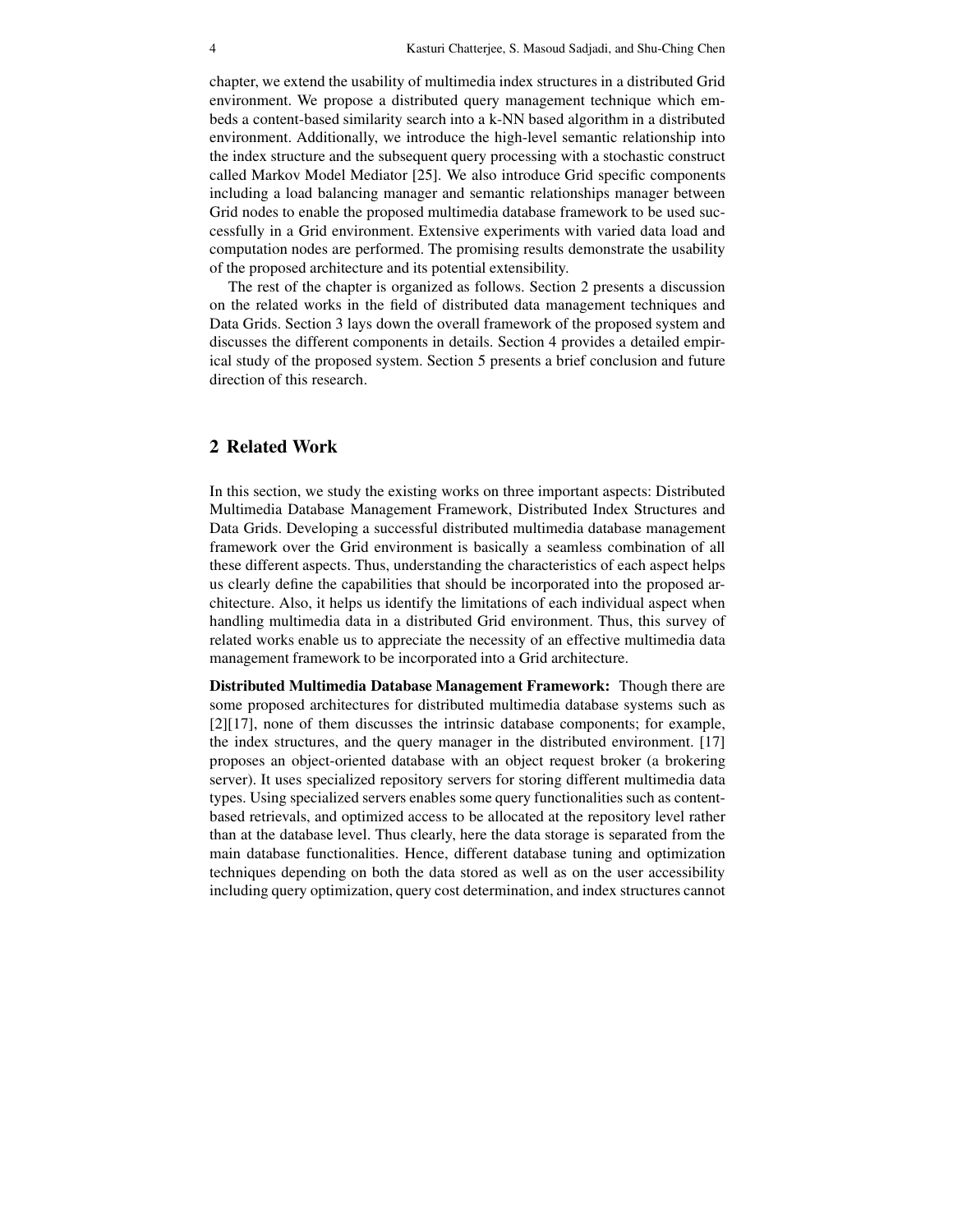be used seamlessly across the entire framework (since storage and database functionalities are separated). [2] also treats each multimedia data as an object and does not represent them as feature vectors. Hence, there is no well-defined index structure to facilitate efficient storage and retrieval based on the contents. The retrieval is done with object graphs where two levels of object graphs are used: namely local and central. Thus, the logical relationships among the multimedia data objects are captured but their relationship in terms of their content as well as storage strategies are not handled. Moreover, it doesn't propose any index structure, as robust as ones used in relational database systems, to be deployed in a distributed environment.

**Distributed Index Structures:** A replicated index structures for distributed data was proposed in [24]. It proposes a method called dPi-tree and is based on the Pitree [11]. The index structures are replicated in each location of the distributed environment without message passing schemes. Though the proposed index structure can be utilized in a distributed environment, it is not tailored to suit the requirements of complex multimedia data. Firstly, although theoretically it is supposed to be able to handle multidimensional data, complex containment issues can arise. Secondly, it is a space-based index structure and hence does not support similarity search (based on distance calculation) naturally (unlike distance-based index structures). Finally, content-based retrievals, typical for multimedia data, are not embedded in the search methodologies. Although [19] proposes a distributed search tree in a dynamic distributed environment, it uses an extended binary leaf search tree. This limits the usability of such approach for multidimensional data representation. Also, [18] proposes a lazy update method for B+ tree in a distributed environment. However, B+ tree is not a suitable candidate to handle multimedia data as it cannot handle multidimensional data effectively.

**Data Grid:** [7] discusses the various approaches to designing a Data Grid. It defines the requirements that a data Grid must satisfy and APIs necessary for its implementation. The design of the early data Grids was based on four major principles: mechanism neutrality, policy neutrality, compatibility with Grid infrastructure and uniformity of information infrastructure. The architecture is typically a two-layered structure, where the lower layer provides the data Grid specific services like those related to the storage system and to the meta-data repository. The upper layer consists of the high-level components such as the replica selection service, and replica management service. The storage system utilized in the proposed architecture are basically file structures and use GridFTP for data transfers. There are no database components such as index structures or query managers associated with the storage and meta-data repositories. [14] defines a virtual Data Grid that is capable of encompassing the expertise of large distributed diverse multidisciplinary communication. It proposes general abstractions for representing data and computation. Further, it lays down a virtual data schema and an architecture that develops techniques for representing and maintaining data on an Open Grid Service Architecture (OGSA). These architectures are specifically for static data and do not addresses issues such as data synchronizations, and transaction data policies. To enable these frameworks to support dynamic data, services such as data regionalization, data synchronization,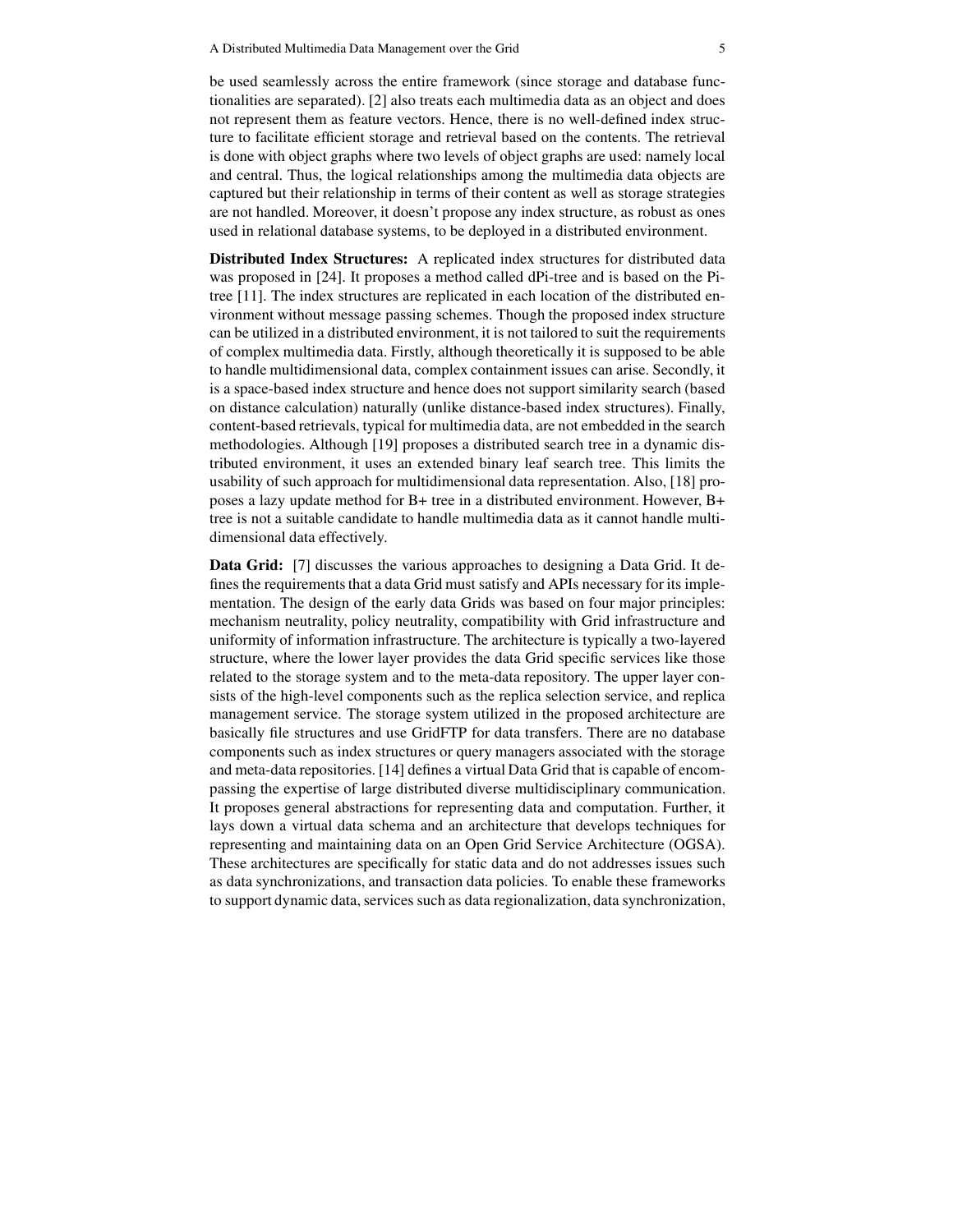transactional management, data locality, event notification, and data load functions need to be introduced [26]. Additionally, data grids should have specific data distribution and data replication policies. For example, distribution approaches such as round-robin, Gaussian, random and Poisson can be used [26]. Data replication policy [22] is an important characteristics of a data Grid. The combination of the data distribution and the data replication policy defines the ability of a data region to support an application with minimum amount of data movement.

## **3 Overall Framework**

Figure 1 presents the overall framework of the Distributed Multimedia Architecture over Grid. Each data node of the Grid is connected to the other nodes and has a multimedia database management system embedded in it. Each data node has a GridFTP server that takes care of the physical transfer of multimedia objects from one node to another. The data is basically stored in a data server. The multimedia database framework is divided into four major components: a multimedia interface, a core DBMS engine, a content-retrieval engine and a high-level relationship manager. These four components interact with one another to achieve the major functionalities including query, and update. The multimedia interface handles the users' requests and access the other three componentsto provide the information requested by the user. The core DBMS engine manages the functions related to the database that store the multimedia data. It is comprised of sub-components that are useful to designing a successful database system in a distributed Grid environment.

While components such as a transaction manager, and a query optimizer are the general components needed for a complete database engine design, componentsspecific to a distributed environment such as an automatic load balancing system are also present. The content-retrieval engine houses the index structure and the access manager. The index structure along with the access manager handles the contentbased retrieval queries. The index structure is a replicated multidimensional index structure which logically spans across the data nodes over the Grid. Thus, the index structure can be considered as a single unit organizing all the data that the entire Grid is comprised of. The high-level relationship manager maintains the semantic relationship among the multimedia data objects. It has three major sub-components: an affinity relationship metric, a local affinity update unit and a global affinity synchronization unit. The affinity relation metric basically captures and stores the highlevel relationship between the multimedia data objects, based on the user access and feedback, while utilizing the Markov Model Mediator construct (discussed in details in Section 3.2.1). The local affinity update unit collects the user feedback and access patterns and updates the affinity relationship metric after specific time intervals. The global affinity synchronization unit updates the global affinity metrics based on the update of the local affinity metrics. The maintenance and use of the global affinity synchronization enables the users to issue queries transparently to the Grid without concerning themselves about the location and relationships of the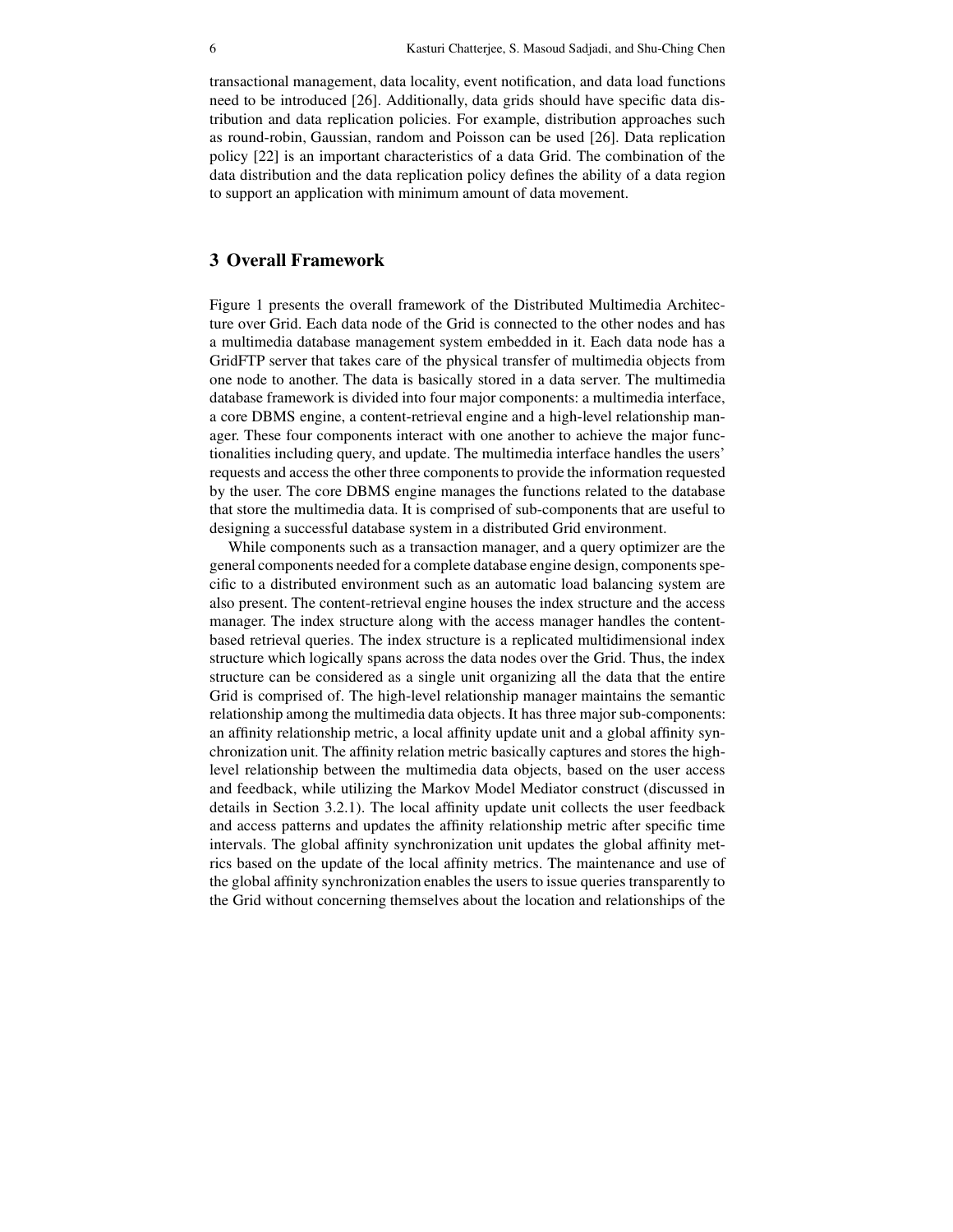multimedia data. Additionally the data Grid may contain other components specific to the Grid: namely a replica manager designed specially to cater the typical needs of multimedia data and applications; a failure management component designed to detect the non-functioning of a particular node and how to share the load among the functioning nodes; etc.



**Fig. 1** Overview of the Proposed Framework.

# *3.1 Replicated Multidimensional Index Structure*

As mentioned in Section 1, an index structure is the backbone of an efficient database management system and is the link between the data storage and the retrieval engines. For the proposed framework, the index structure should be designed to satisfy two basic requirements. First, it should be able to handle multimedia data efficiently; and second, it should be possible to be deployed over a Grid environ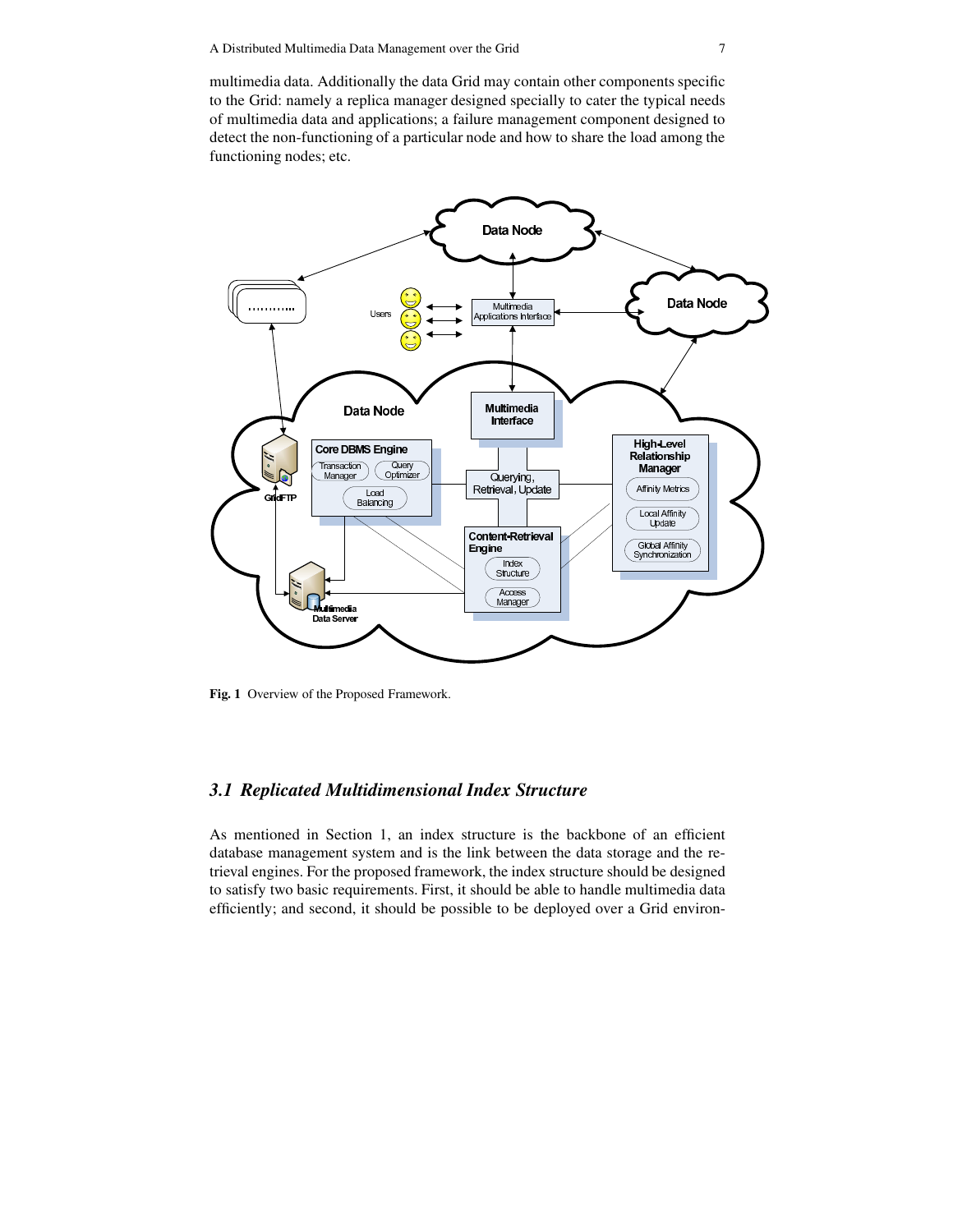ment. To satisfy the first requirement, the index structure should be a multidimensional index structure, so that it can handle the multidimensional representation of the data objects. Also, the similarity search methods supported by the index structure should be able to handle the semantic relationship among the multimedia data objects along with the content-level closeness while answering the queries. To satisfy the second requirement, the index structure should be able to span across several distributed data locations and consider characteristics of each while dealing with user requests.

We proposed several multimedia index structure for different multimedia data types including images, and videos in our previous works [4][5][6]. [4] discusses a multidimensional index structure designed to handle images. [5] extends the idea to a hierarchical index structure, supporting video data objects. It can handle the hierarchical relationship among the different video units and facilitate intra and inter-unit retrieval strategies. Since having separate index structures for different multimedia data types can cause difficulty while embedding the index structure into the database kernel (both technical issues as well as optimization policy issues for other components residing in the kernel), [6] lays down a generalized index structure for managing both images and videos from one common platform. Additionally, it has the capability to be extended to support other forms of multimedia data such as documents. [4][5] and [6] support the popular multimedia data retrieval strategy based on content without violating the underlying indexed space. Basically, the k-NN algorithm, which is the standard similarity search algorithm for tree-based indexes, is customized to support the content-based retrievals while considering the high-level semantic relationships among the data objects. In this chapter, we extend the multidimensional index structure for images, called Affinity Hybrid Tree (AH-Tree) [4] and incorporate it into the proposed multimedia database management framework in a Grid environment. We chose AH-Tree as we wanted to use images as the test bed for developing and testing the initial framework of the distributed multimedia database. It should be pointed out here that both [5] as well as [6] can be used in the proposed framework without any loss of generality.

We use a replicated indexing approach, similar in philosophy to the one proposed in [24]. The multimedia data is distributed across multiple data nodes of a Grid and the index structure is replicated across multiple sites as well. Each data node with an index replica has efficient access to the local data. There is a logical link among the local index structures at each node. Thus while searching, the search results generated pick up the closest match to the submitted query among all the multimedia data present in the entire Grid repository. Each multimedia data is represented with a data signature that enables the system to uniquely identify a multimedia data object. The data signature *F* of a multimedia object is represented with two components,  $F_A$  and  $F_B$ .

$$
F_A = \{x_1, x_2, \dots, x_i\} \tag{1}
$$

$$
F_B = \{object_{id}, node_{id}, replica_{flag}\}\tag{2}
$$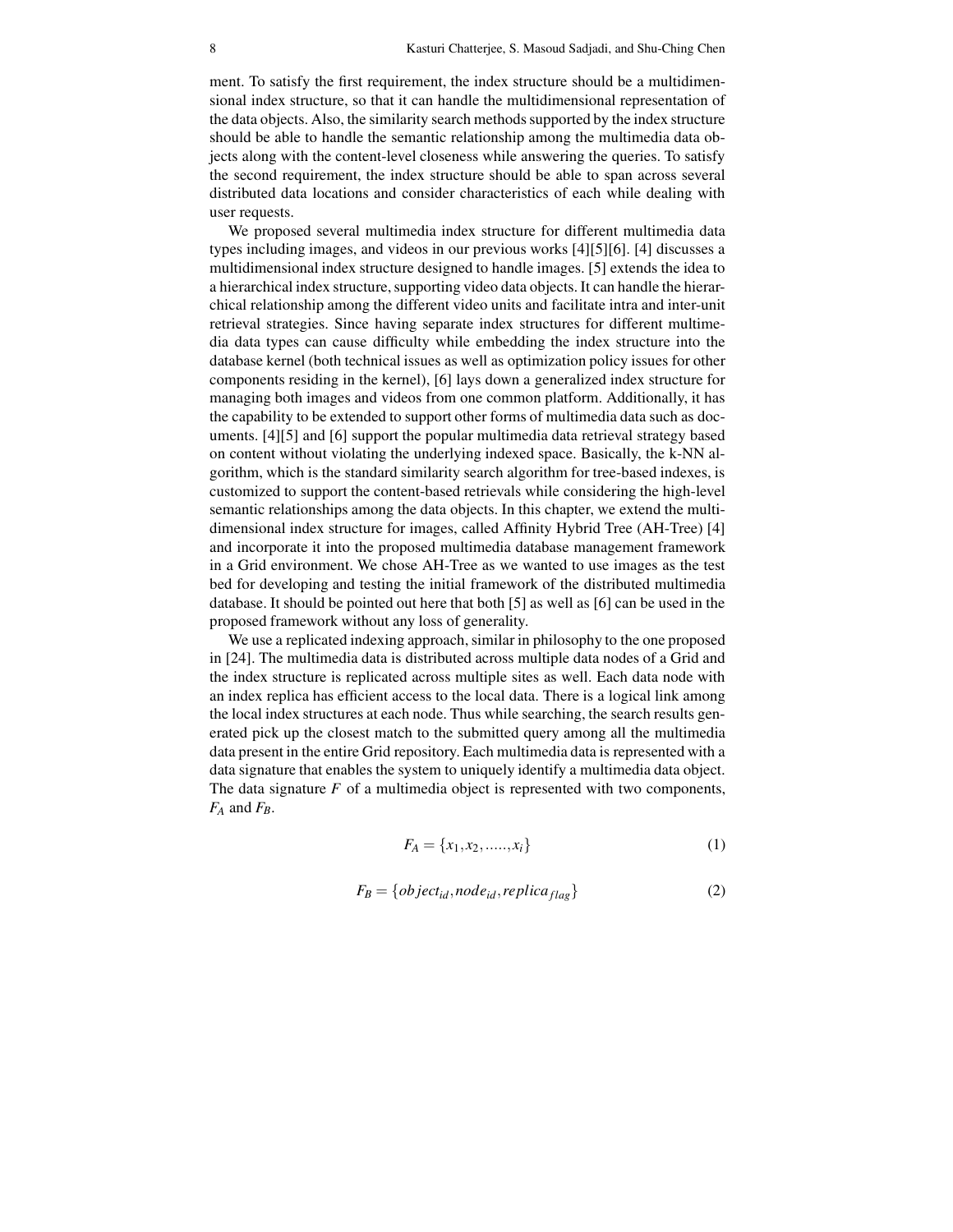The feature vector representing the distribution of each multimedia data object is a union of the two parts represented as:

$$
F = \{F_A \cup F_B\} \tag{3}
$$

*F<sup>A</sup>* represents the low-level feature vector of the multimedia data object and *F<sup>B</sup>* is the unique identifier of the data object. The *object<sub>id</sub>* is the identifier of the multimedia data object, *nodeid* is the identification of the data node in the Grid where it belongs and *replica*<sub>*flag*</sub> is set to 1 or 0 depending on whether the particular data object has a duplicate entry in any of the other data nodes. If 1, the replica manager of the node under consideration should be consulted whenever this particular data is accessed or modified. The benefit of using the data signature is that it makes the proposed framework transparent to the type of multimedia data object used. Any multimedia data can be represented with *F*. *F* might need slight extension to capture the characteristics of the particular multimedia data used.

#### **3.1.1 Node Structures**

as a distance-based indexing, there are four basic node types as discussed in [4]: namely, Since AH-Tree is a hybrid structure with both a space-based indexing as well *Space Index Node*, the *Space Data Node*, the *Metric Index Node* and the *Metric Data Node*. The structure of the nodes of the AH-Tree is summarized in Table 1.

**Table 1** Summary of Node Structures

| Node               | Structure                                                                                                      | Affinity     |
|--------------------|----------------------------------------------------------------------------------------------------------------|--------------|
|                    |                                                                                                                | Relationship |
|                    | 1 Space Index Node dimension, split positions                                                                  |              |
| 2 Space Data Node  | root node of metric index                                                                                      |              |
|                    | $\sqrt{2}$ Metric Index Node root of subtree, extending $\sqrt{\text{(max affinity)}}$<br>radius, max affinity |              |
| 4 Metric Data Node | indexed image objects                                                                                          |              |

The leaf nodes (*Space Data Node* and *Metric Data Node*) of the index tree are linked with one another to enable easy sequential traversal. Also, a virtual link exists between the local index tree structures of the Data Grid, which have a large number of semantically related data objects. The *High-level Relationship Manager* along with the *Global Affinity Synchronization* component determines which data nodes (locations) of the Grid have large amount of semantically related data objects. Those index structures are logically linked to represent a virtual single multidimensional index structure.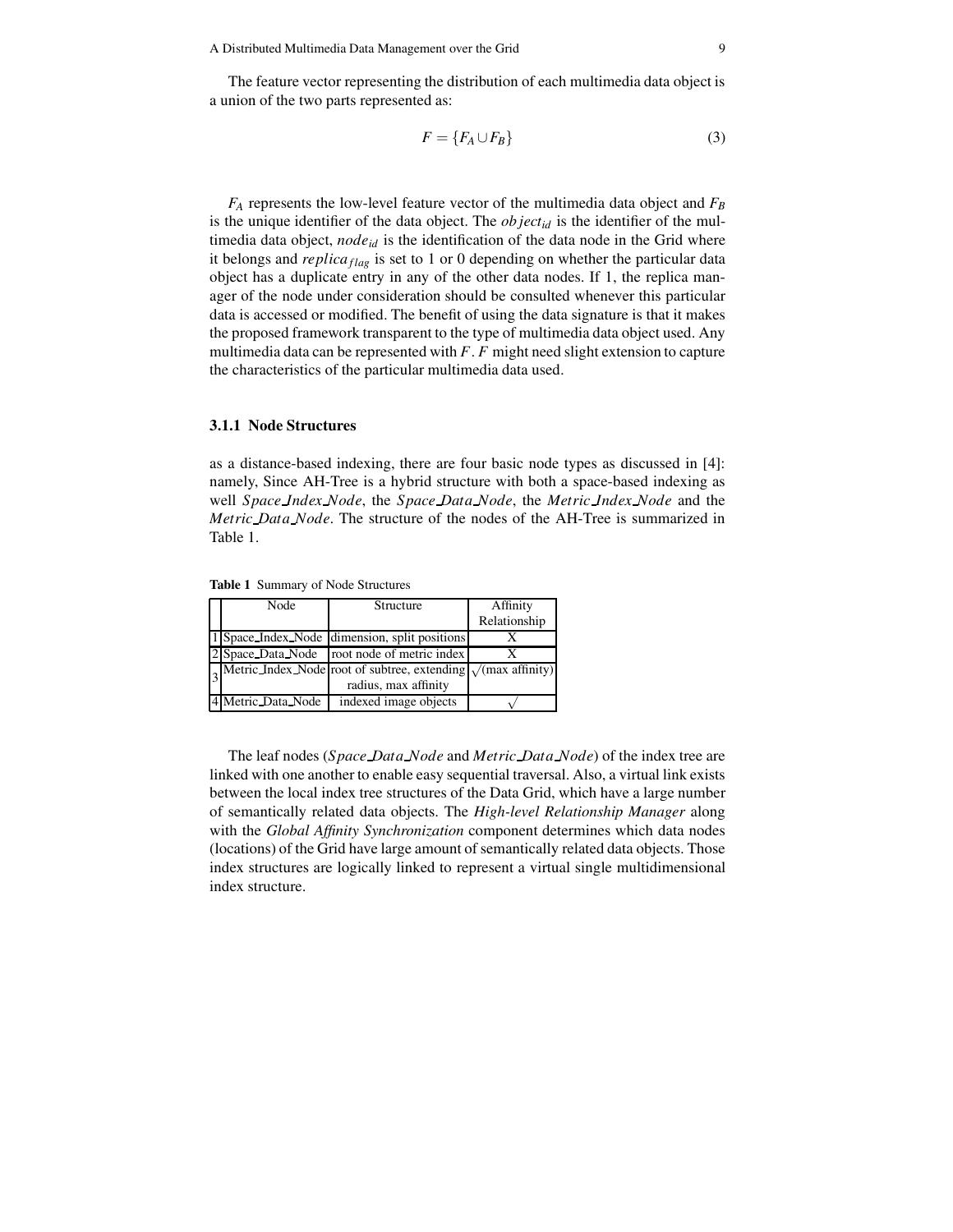#### **3.1.2 Insertion and Deletion**

To insert a node in the index structure, the tree is recursively traversed until a candidate leaf node is identified. A particular sub-tree leading to the leaf node is chosen by selecting an intermediate node for which there is no (as in Equation 4) or minimum increase (as in Equation 5) in the covering radius. Essentially, a new object is inserted at the leaf node, and if it is full, a split is required followed by a rearrangement of the tree with an increase in the number of levels. Thus, it can be seen that index structure grows in a bottom-up manner and hence maintains a balanced structure. Whenever a new data object is inserted into the index structure, an entry for its high-level semantic relationship with other multimedia objects is created in the *Local Affinity Update* component and the *Affinity Metrics*. As subsequent queries are issued, user feedback on the results generated are collected over time. They are used to populate/update values at *Affinity Metrics* and *Local Affinity Update* respectively.

$$
d(O_r, O_n) \le r(O_r) \tag{4}
$$

$$
d(O_r, O_n) - r(O_r) \to minimum. \tag{5}
$$

To delete a node in the index structure, the tree is first traversed to locate the node. If it is an intermediate node, the pointer to the sub-tree it points to is set to zero and the memory is released. If it is a leaf-node, the actual data object at the repository pointed by it, is removed. As with any update, the *Local Affinity Update* component and the *Affinity Metrics* are modified to reflect the change.

## *3.2 Distributed Query Processing*

The query processing component implements the most popular form of multimedia similarity search: namely, content-based retrieval. The Distributed Query Processing method is comprised of two major components. The first component is called the *Multimedia Application Interface* (as in Figure 1). It is a global query processing interface that takes in queries from the users and sends them across the data nodes of the Grid. At each data node, the queries are received by the local *Content-Retrieval Engine*, and is the second component of the Distributed Query Processor. The queries, once received by the individual local query processor are processed with the k-NN based similarity search algorithm of the multidimensional index structure. The k-NN algorithm (as discussed in Section 3.2.3) searches the underlying data repository based on both the low-level contents of the multimedia data and their high-level semantic relationship. The search results, comprising of the *k* closest data objects to the query, are returned from each data node of the Grid back to the *Multimedia Application Interface*. The search results, returned by each data node of the Grid have two pieces of information. First, the address of the multi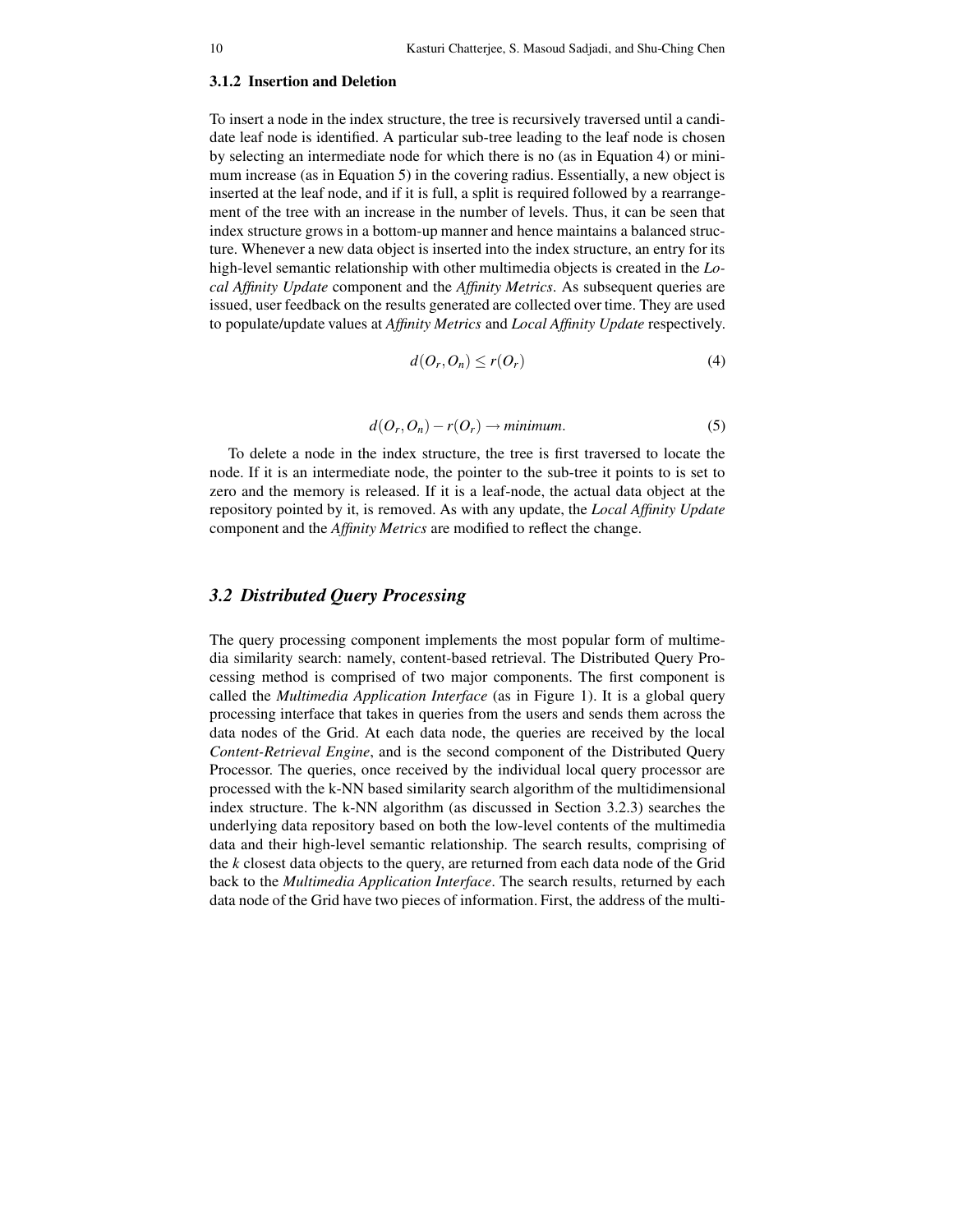media data object at the local repository of the particular Grid node; and second, its *distance* from the query object. The result sets from each data node of the Grid are merged together and sorted based on the *distance*. The top *k* objects from the sorted list are retrieved from their corresponding local repositories and form the final query result. Figure 2 demonstrates the distributed query process.



**Fig. 2** Distributed Query Processing.

#### **3.2.1 High Level Relationship**

A major attribute for the successful processing of the issued queries is the efficient maintenance and use of the high-level semantic relationship among the multimedia data objects. There are three major components of the *High-Level Relationship Manager*: namely the *Affinity Metrics*, the *Local Affinity Update* and the *Global Affinity Synchronization*. The *Affinity Metrics* stores the affinity relationships (as discussed in Section 3.2.1) of the multimedia data objects stored in the local repository of the Grid node. The *Local Affinity Update* maintains the update information of the affinity values. The update process takes place whenever a new query is issued and the user feedback of the query results is obtained. The *Global Affinity Synchronization* helps in maintaining information necessary to synchronize the affinity relationship among the different Data Grids of the nodes.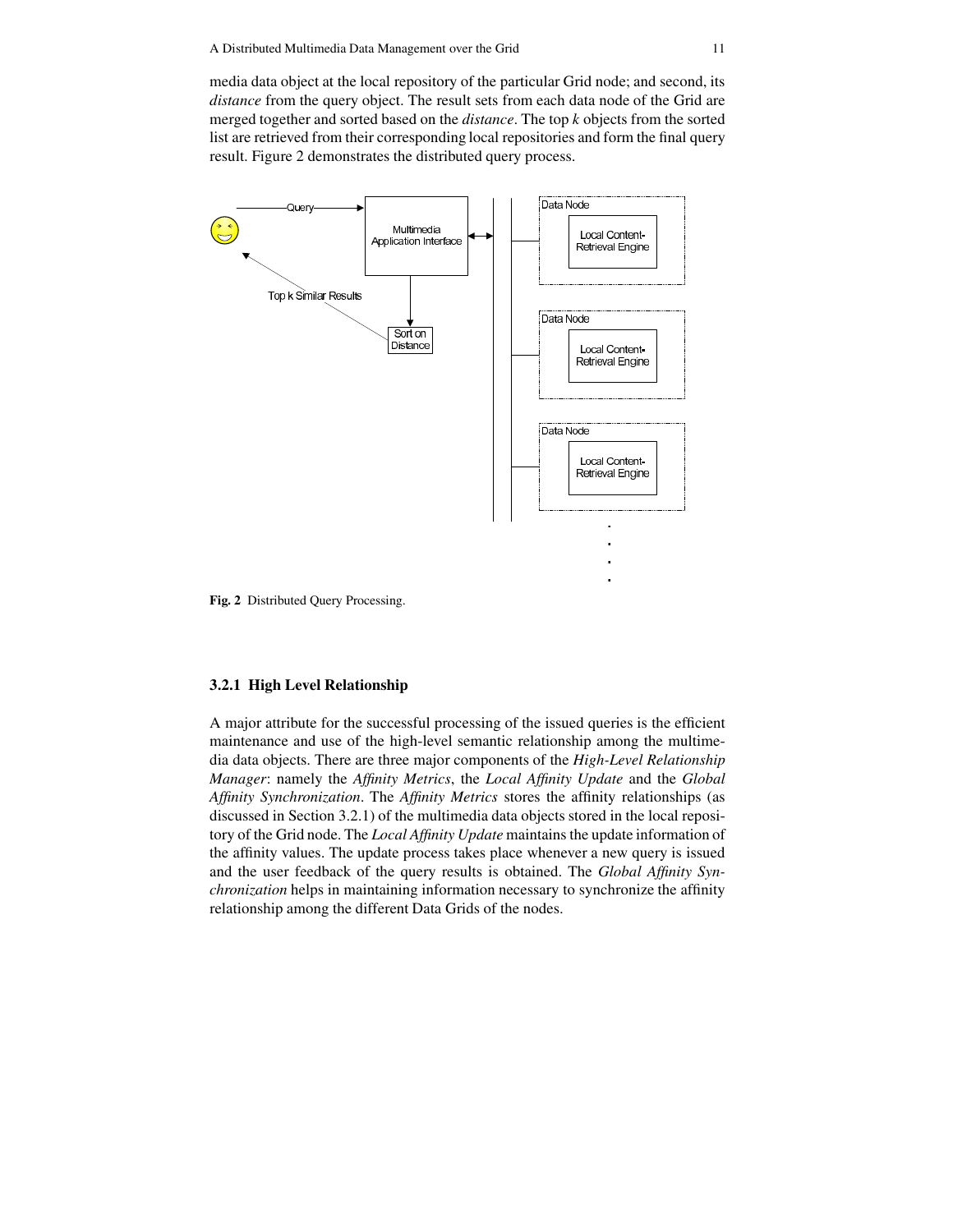For example, let Image # 101 and # 369 be marked similar by the user in a particular query instance. Also, let Image # 101 belongs to Node # 6 of the Grid and # 369 belongs to Node # 2. A *N*X*N* matrix (*N* is the number of nodes in the Grid) is updated at two locations (with same values): namely at the 6 *th* row and  $2^{nd}$  column and  $2^{nd}$  row and  $6^{th}$  column and the affinity is increased between that particular pair of nodes.

If the number of nodes of a Grid are huge, it is not practical to store the semantic closeness among all the nodes of the Grid. Instead, semantic closeness between the Grid nodes belonging to logical regions are maintained. As mentioned earlier, in this chapter we use image as the testbed for the prototype framework. Thus, in the rest of the chapter, we discuss the different functionalities that handle images.

The high-level image relationship used in AH-Tree is captured using a stochastic construct called the Markov Model Mediator (MMM) [25], that maps the low level features and high level concepts in CBIR by capturing the image relationship as perceived by the user. MMM is a probabilistic based mechanism that adopts the Markov model framework and the mediator [25]. The MMM mechanism is represented as a 5-tuple  $\lambda = (S, F, A, B, \pi)$ , where *S* is the set of images, *A* is the state transition probability distribution, *B* is the feature vector and  $\pi$  is the initial state probability distribution. From this tuple, our point of interest is the state transition matrix denoted by  $A$ , where each entry  $(i, j)$  corresponds to the relationship between image *i* and *j*. The MMM mechanism builds an index vector for each image in the database and considers the relationship between the query image and the target image. The main idea is *the more frequent two images are accessed together, the more related they are.* The relative affinity measurement  $(aff_{m,n})$  between two images *m* and *n* is defined as follows:

$$
aff_{m,n} = \sum_{k=1}^{q} use_{m,k} \times use_{n,k} \times access_k
$$
 (6)

Here,  $use_{mk}$  denotes the usage pattern of image *m* with respect to query  $q_k$  per time period, and  $access_k$  denotes the access frequency of query  $q_k$  per time period. The state transition probability matrix is built by having  $a_{m,n}$  as the element in the  $(m, n)$ <sup>th</sup> position of A. The  $a_{m,n}$  value is defined as

$$
a_{m,n} = \frac{aff_{m,n}}{\sum_{ned} af_{m,n}}
$$
 (7)

It should be noted that any high-level image relationship capturing mechanism similar to the affinity relationship can be used in the proposed index structure without loss of generality.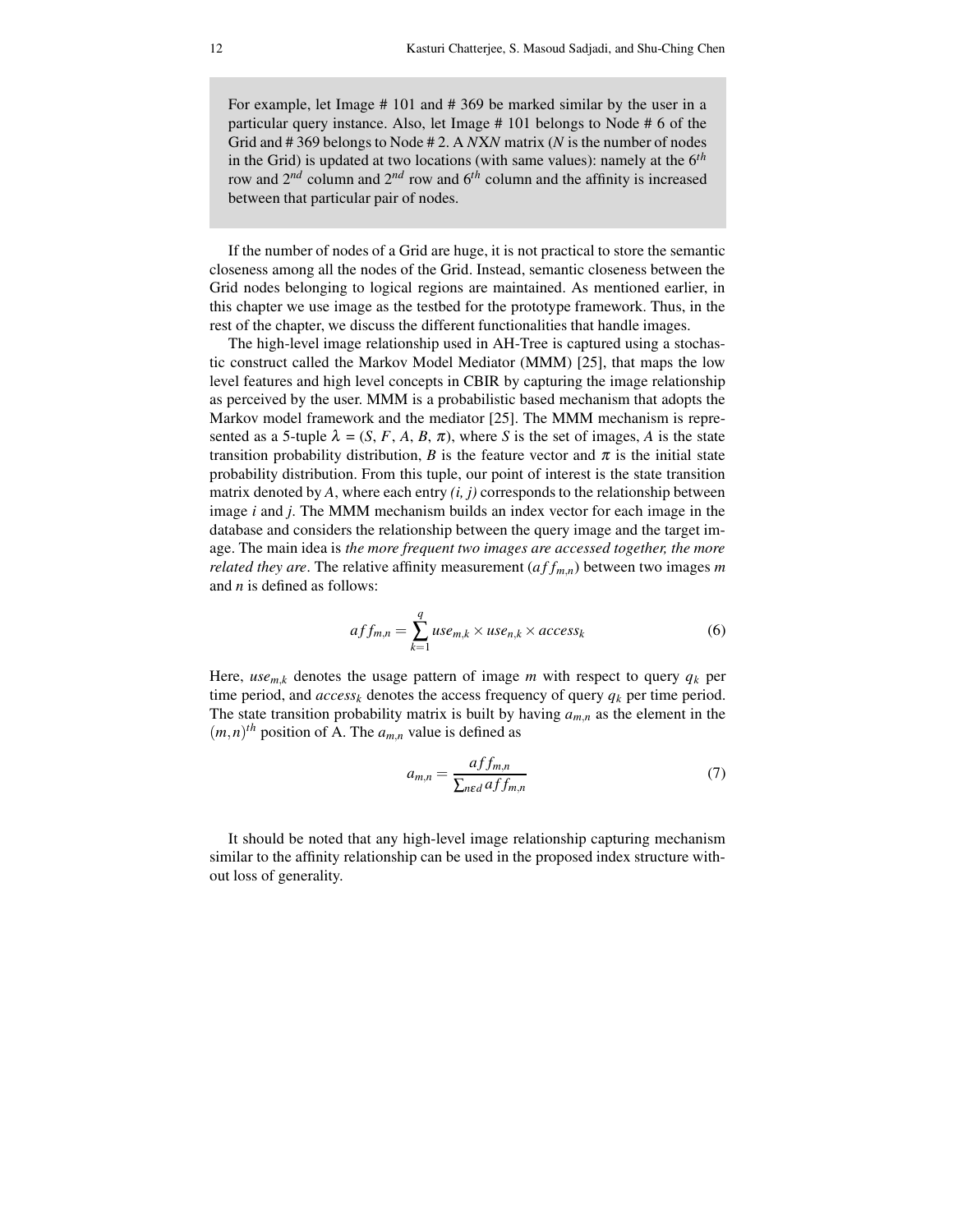#### **3.2.2 Affinity Promotion**

As derived and proved in [4], the high-level semantic relationship cannot be incorporated into the multidimensional index structure as it violates the properties of the underlying indexed metric space. Thus, the affinity should be promoted from the leaf to the intermediate root level during each query. Initially, the affinity between the query object and the leaf nodes (at Level 0) of the index tree is determined. Then for each intermediate node at Level 1, the maximum of the affinity values of its children is calculated. This value is set as the affinity value of the particular intermediate index node at Level 1. The process continues for each Level till the root is reached. The affinity promotion technique has two important significances. First, it ensures that there is no false dismissal (i.e., if there is a candidate multimedia data object at some sub-tree of a node, the node and subsequently the sub-tree will be traversed). Second, it avoids unnecessary traversal of sub-trees where there is no possibility of the existence of any candidate node.

#### **3.2.3 Distributed Content-Based k-NN Similarity Search**

Table 2 presents the k-NN similarity search algorithm in a distributed environment that supports Content-Based Image Retrievals (CBIR) over Grid. It follows a branch and bound technique as in [16]. The algorithm presented in Table 2 is for the metric region. Before ensuing the search on the metric region, a filtering stage is undertaken where the space-based index structures in each node of the Grid is searched to get the *k* closest feature-spaces. They are merged together and the metric search is executed on them. Although every index structure can have two basic similarity search paradigms: namely Range Search and k-NN Search, for CBIR based retrievals, k-NN approach models the information requirements most naturally. Hence, we concentrate exclusively on the k-NN based search in this chapter. To issue content-based retrieval queries, a user must submit the query to the *Multimedia Application Interface*. The low-level features are extracted from it to represent the submitted query in the same feature space as that of the indexed data. For example, if the images stored in the Grid are represented as color and texture features, when a query image is submitted, it should be also represented as a feature vector comprising of color and texture features. The query in the form of the feature vector is submitted to the nodes of the Grid to the local multimedia interface at each Grid node. The affinity value is promoted in the multidimensional index structure as explained in Section 3.2.2. The index structure is traversed from the root to the leaf level. For each intermediate node of the index structure, the similarity between the indexed multimedia object and the query is determined in terms of both the low-level feature similarity and high-level semantic closeness. If the indexed multimedia object under consideration is more similar than the current  $k<sup>th</sup>$  candidate in the priority list, it is replaced with the indexed multimedia object just considered. The priority queue is updated and the search continues recursively on the next closest candidate. Typically, the sub-tree contained in the candidate intermediate index entry is searched recursively.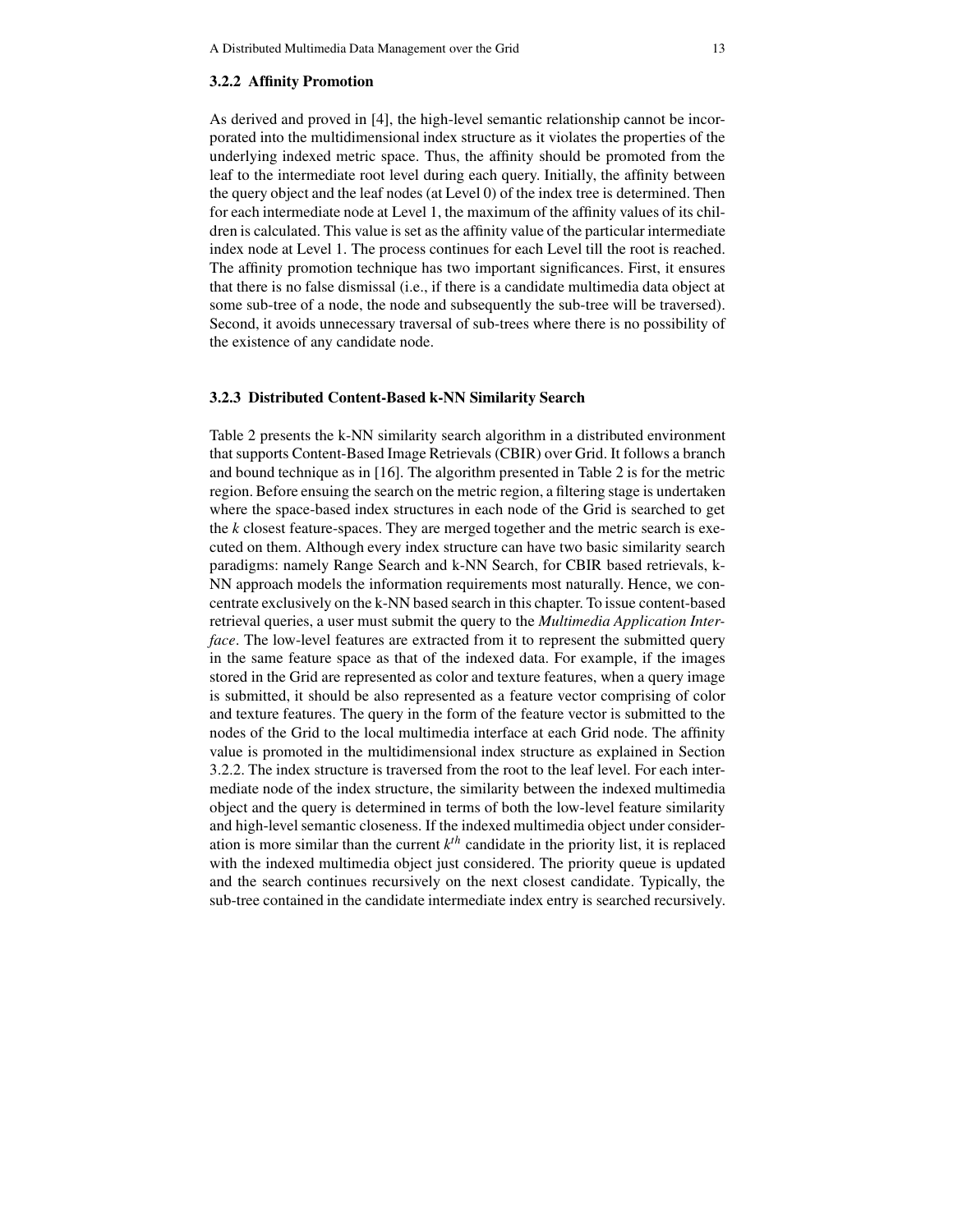If the examined node is a leaf and satisfies the similarity conditions of distance and affinity, the corresponding data object is pushed into the result set. The result set itself is another priority queue, where the results are prioritized according to the distance and affinity score with the query object. Once, each Grid node has a result-set ready, the result-sets are sent back to the *Multimedia Application Interface*. Here, the result sets get merged and sorted. The top *k* objects are returned to the user as the query result. The user feedback is collected on each presented query result and components in the High-Level Relationship Manager are updated accordingly.

When the number of Grid nodes is large, it is not practical to involve all the nodes for every query. Generally, under those circumstances, initially, the query is submitted to a *reasonable* number of Grid nodes (eg. in the range between  $100 - 200$ ). After receiving the query results for the first iteration, the *Global Affinity Synchronization* of the Grid nodes, which have data objects marked similar to the query object by the user, is consulted. The Grid nodes that are most similar to the Grid node under consideration (i.e., those that contain similar multimedia data objects) are selected. In the next iteration, the refined query is submitted to these selected Grid nodes and the process continues. The merged and sorted result set produced at the end of each query iteration is stored. After a few iterations (the number of iterations depends upon the Grid layout), all the result sets are merged and sorted again to get the top *k* results corresponding to the issued query across the entire Grid multimedia data repository.

It should be pointed out here that to reduce the number of distance computations and use as many pre-computed distances as possible, a technique similar to [8] is introduced. In this method, in order to avoid unnecessary computing of distances between every pair of index entry with the query, the covering radius of a parent node, its distance with the child, along with its distance with the query object, is tested before a particular sub-tree is considered. It uses the classic metric space property of *triangular inequality* to formulate the checking condition. To reach a child node, its parent must have been traversed and thus there has to be a distance computation between the parent with the query. This distance computation is saved and reused for the next iteration. For example, one needs to start by computing the distance between the root with the query object. It then checks if any child of the root satisfies the qualification condition. If so, the corresponding child, along with its sub-tree, is considered.

## *3.3 Automatic Load Balancing*

Any application in a Grid environment is incomplete without a proper *load balancing* functionality. Additionally, the domain that is dealt in this research (i.e. Multimedia Data) has an undeniable necessity for an effective load balancing component. This is because, multimedia data is much bulkier than ordinary text-based alphanumeric data and the *quality of service* expected from multimedia applications is much higher than traditional text-based retrieval methods. Thus, whenever a partic-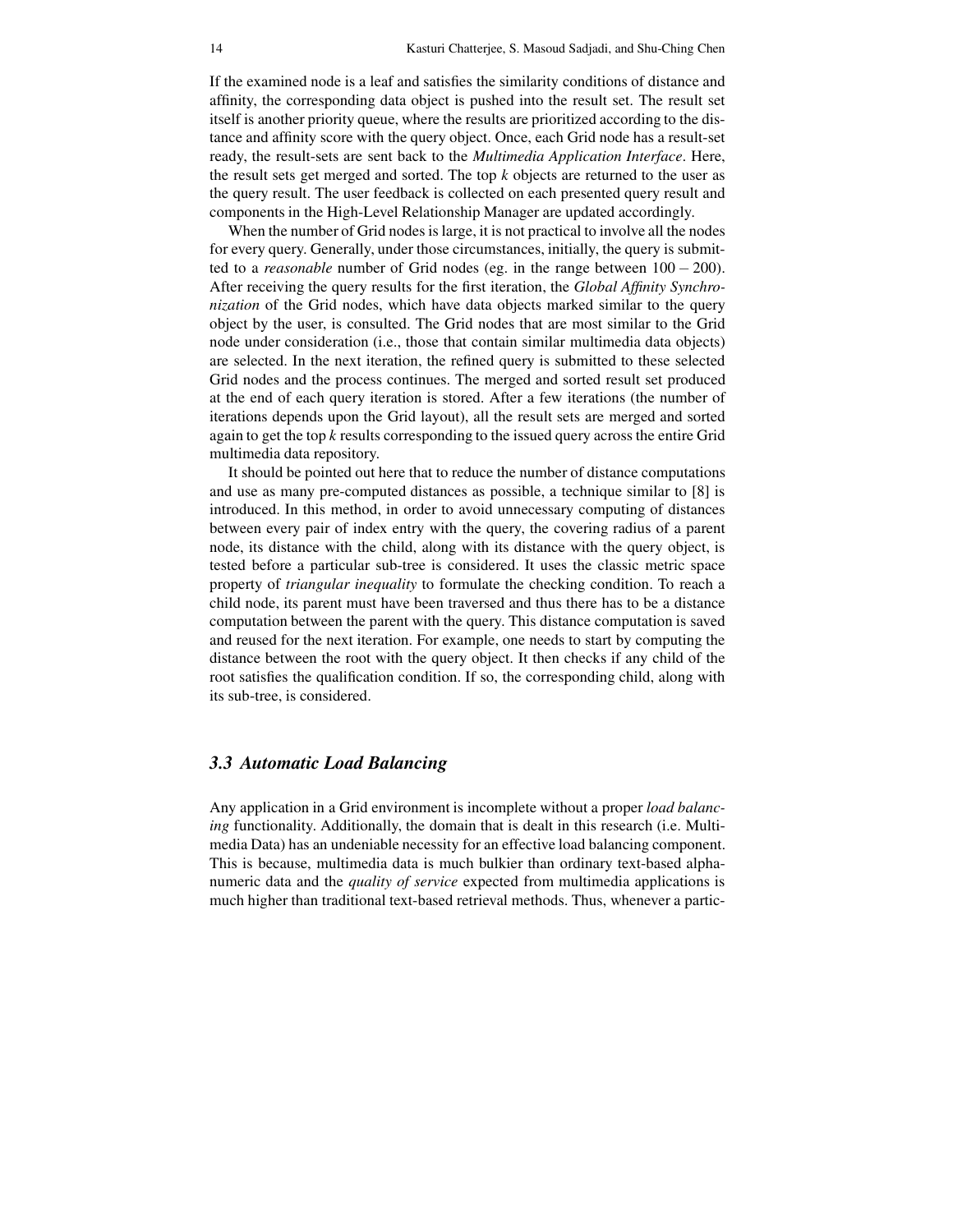**Table 2** Implementation of Distributed Content-Based k-NN Similarity Search

| <b>Distributed Similarity Search(Q,</b> $N_{child}$ , $\mathbf{r}(\mathbf{Q})$ , aff) { //CBIR over Grid. |  |  |  |
|-----------------------------------------------------------------------------------------------------------|--|--|--|
| Get User Query;                                                                                           |  |  |  |
| Extract the low-level feature values from the query;                                                      |  |  |  |
| Submit the query across the Grid;                                                                         |  |  |  |
| For each Node of the Grid do: $\{$                                                                        |  |  |  |
| <b>Affinity_Promotion();</b> //promotion of affinity value.                                               |  |  |  |
| $\forall$ O <sub>r</sub> in N <sub>child</sub> do: {                                                      |  |  |  |
| if $(O_r$ is an intermediate index node) {                                                                |  |  |  |
| if ( $  d(O_M, Q) - d(O_r, O_M)   \le r(Q) + r(O_r)$ ) {                                                  |  |  |  |
| Compute $d(O_r, Q)$ and aff $(O_r, Q)$ ;                                                                  |  |  |  |
| if $((d(O_r, Q) \le r(Q)+r(O_r))$ & & $(\text{aff}(O_r, Q) \ge \text{aff})$ {                             |  |  |  |
| Distributed Similarity Search( $ptr(T(O_r))$ , Q, aff);                                                   |  |  |  |
| $\ T(O_r):$ pointer to the subtree.                                                                       |  |  |  |
| $\{\}$                                                                                                    |  |  |  |
| elseif $(O_r$ is a leaf object) $\{$                                                                      |  |  |  |
| If the object qualifies the distance function and the affinity,                                           |  |  |  |
| add to the result set along with the distance $d$ ;                                                       |  |  |  |
| $\{\}$                                                                                                    |  |  |  |
| Merge result set from each Grid node;                                                                     |  |  |  |
| Sort result set on distance (similarity) with the query $Q$ ;                                             |  |  |  |
| Pick the k closest multimedia objects from the sorted result set;                                         |  |  |  |
|                                                                                                           |  |  |  |

ular Grid node is overloaded, the load should be distributed among the less-utilized Grid nodes to attain a balanced computation cost. Moreover, as discussed in Section 3.2.3, when a query is issued to a Grid, it is simultaneously issued to the Grid nodes. Query results from all the nodes of the Grid are collected and compiled to present the user with a single result set. Thus, if one/more node of the Grid is overloaded, it affects the performance of the entire Grid framework as the *Multimedia Application Interface* need to wait till it receives responses from all the Grid nodes. We note that in some applications, although load balancing may result in a more balanced utilization of resources, it may however worsen the overall performance. For typical Multimedia Data Application, this is not the case though.

We propose a load balancing algorithm as presented in Table 3. The basic heuristics used behind the proposed algorithm is computation time  $\infty$  number of indexed data points. Since, for developing the index structure and for subsequent queries, distances between pairs of multimedia objects need to be calculated. The number of necessary distance computations increases as the number of data objects involved increase. Now, the total number of distances computed determines the overall computation time. So, to balance the computation time over the Grid, the number of multimedia data objects in each Grid node repository is balanced. The load balancing is typically not achieved in a single iteration but requires quite a few iterations. The number of iterations required depends on the data set involved. For each iteration, the maximum and minimum computation time for processing the submitted query is determined. Additionally, the Grid nodes having the maximum and minimum values, are identified. Normally, the number of data points in the Grid node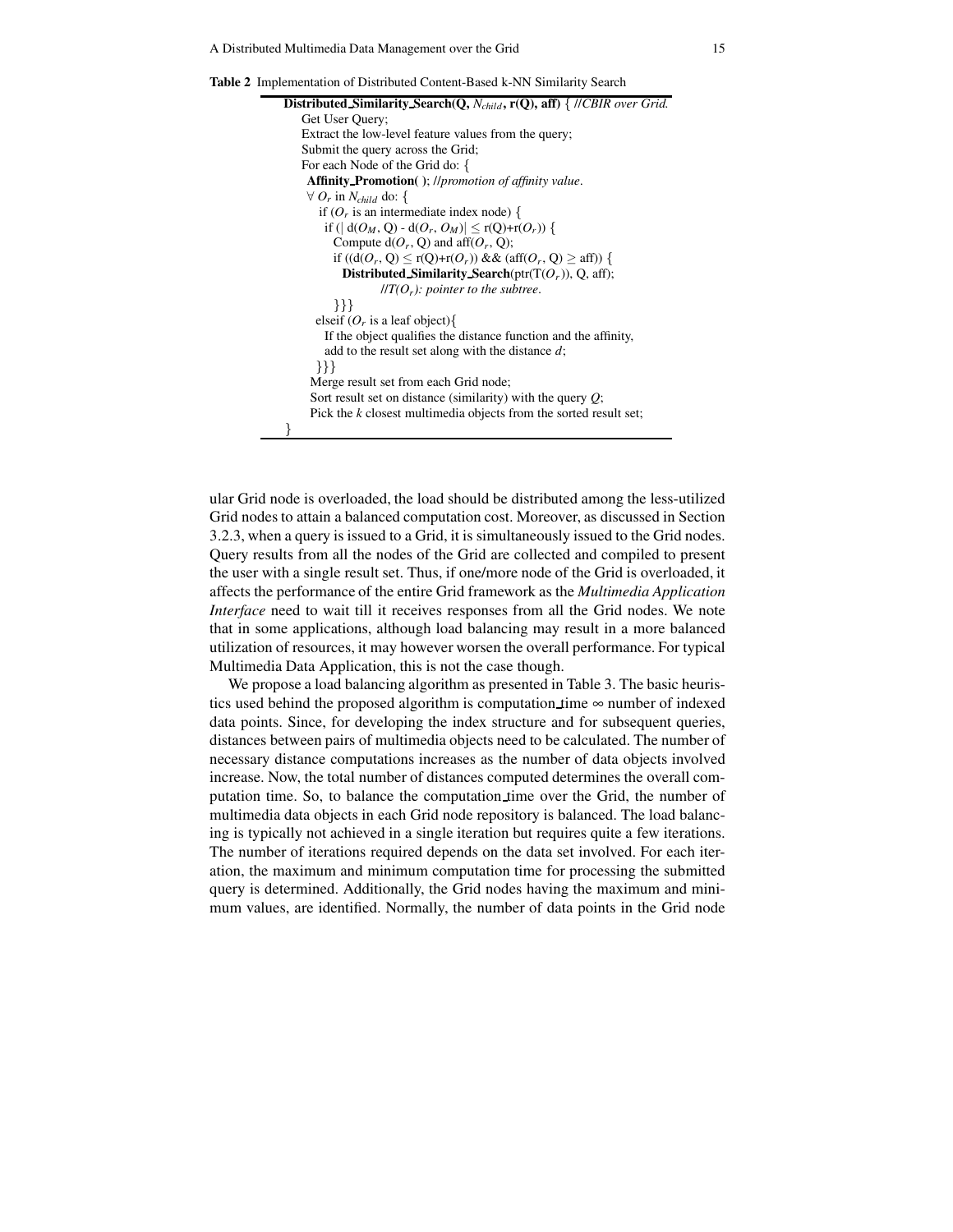**Table 3** Load Balancing in the Distributed Multimedia Database Management Framework

| <b>Load Balancing</b> $(n, i)$ { //Load Balancing over Grid.                                         |
|------------------------------------------------------------------------------------------------------|
| For each iteration $i \in$                                                                           |
| Set min_time = minimum computation time among <i>n</i> Grids in iteration $i - 1$ ;                  |
| Set max time = maximum computation time among <i>n</i> Grids in iteration $i - 1$ ;                  |
| Set $n_{min}$ = node with minimum computation time;                                                  |
| Set $n_{max}$ = node with maximum computation time;                                                  |
| if (number of data objects in $n_{max} >$ number of data objects in $n_{min}$ )                      |
| Set num_data_moved = (number of data objects in $n_{max}$ – number of data objects in $n_{min}$ )/2; |
| else                                                                                                 |
| Set num_data_moved = x; //x is a pre-determined value.                                               |
| Move num data moved from $n_{max}$ to $n_{min}$ ;                                                    |
|                                                                                                      |
|                                                                                                      |

taking the maximum time should be more than that taking the minimum time. If the condition is not as it is predicted, it can be concluded that the imbalance is not due to the query application but due to some other applications on the Grid. Under such circumstance a pre-defined number of data points are moved from the most loaded node to the least loaded one. The pre-defined number (*x*) is determined based on the initial load in each Grid node. If the condition is satisfied, data points are moved from the most loaded to the least loaded such that they both end up having the same data load. The process is repeated until a desired balanced state is reached.

It should be mentioned here that the proposed algorithm is devised with the assumption that the Grid under consideration is a dedicated multimedia data management Grid with no other computation intensive applications running simultaneously. In other scenarios, this basic load balancing algorithm should be extended to include the different real-time factors that would decide on the amount of data to be moved. Such modifications, specific to the Grid characteristics, should be possible without any loss of generality.

#### **3.3.1 Basics of Load Balancing in a Distributed Environment**

There are two approaches of dynamic load distributions: load-sharing and loadbalancing. Where both load-sharing and load-balancing approach tends to maximize the rate at which distribution systems work, when required resources are available, load-balancing additionally attempts to equalize the loads on the available nodes [23]. Additionally, load distribution algorithms can be categorized as: Sender-Initiated Algorithms [10], Receiver-Initiated Algorithms [10], Symmetrically Initiated Algorithms [20] and Adaptive Algorithm [21]. As the name suggests, in Sender-Initiated Algorithms, load-distribution is initiated by an overloaded sender that tends to send a task to an under-loaded receiver. In the Receiver-Initiated Algorithms, load distributions is initiated from an under-loaded node (receiver) to a over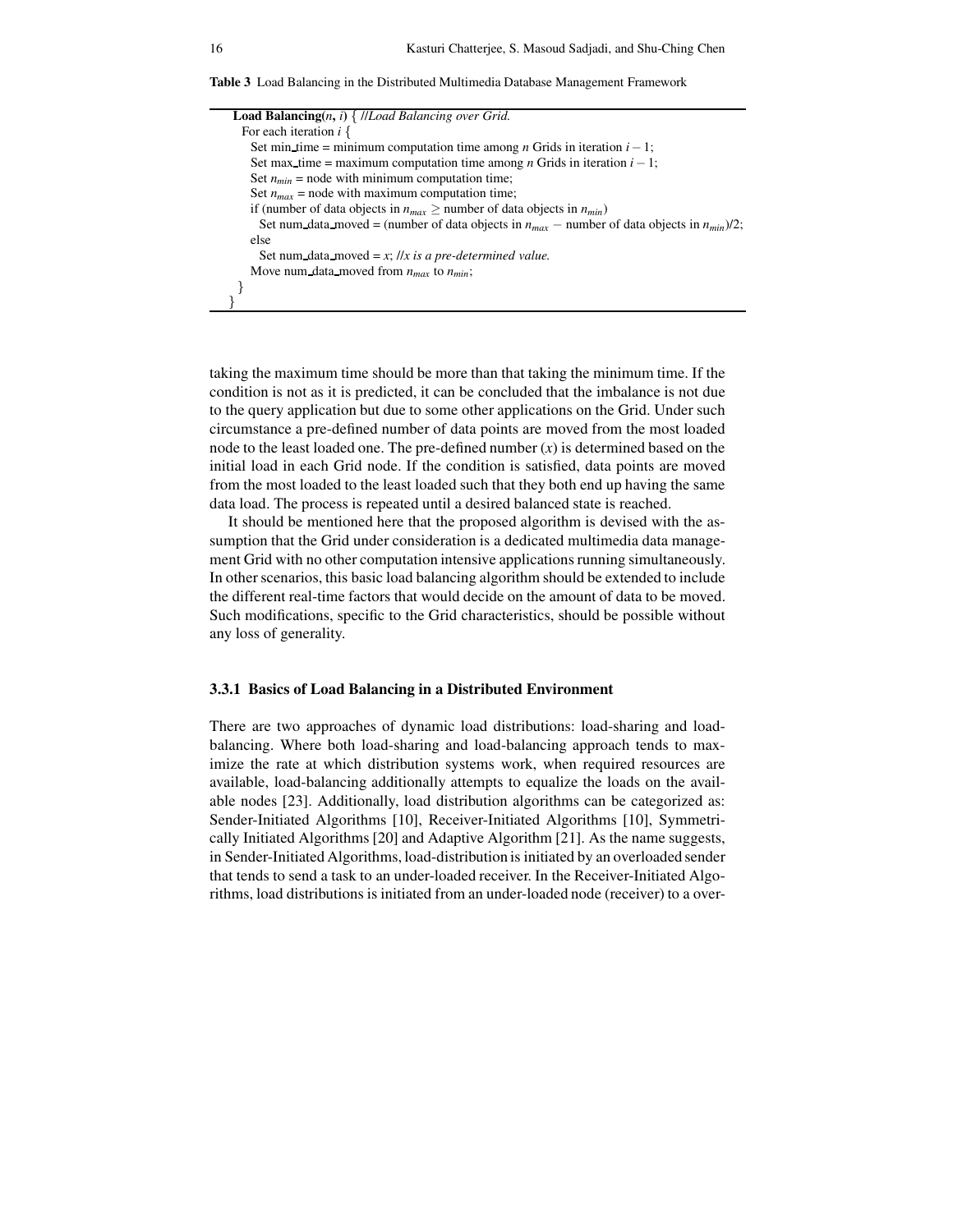loaded node (sender). For Symmetrically initiated algorithms, both the overloaded as well as the under-loaded nodes initiate the load-distribution and possess the advantages of both the Sender-Initiated as well as the Receiver-Initiated algorithms. The Adaptive algorithms attempts to address the issues that arise in the above three approaches. The main issue is the indiscriminate polling by the senders negotiation component. The adaptive algorithm maintains the state of the relationships between the sender and the receiver and adapts itself so as to scale well in larger systems. The load balancing algorithm proposed for our framework can be considered as the mixture of the sender-initiated and the adaptive approach. It considers the states of all the nodes of the distributed environment but essentially transfers load from the most loaded node to the least loaded. A mixed approach is utilized because Grid environments have an increasing potential to grow. Thus, any function developed for a Grid environment should be scalable. By keeping track of the states of the overall system, the different load balancing parameters (such as the amount of load that should be transfered, identification of the nodes whose loads should be balanced) can be adjusted.

# **4 Empirical Study**

We carried out an extensive analysis of the performance of the different critical functionalities of the proposed framework with a varied data set and in a varied environment. As mentioned before, in this chapter we used images as the multimedia object type and all subsequent experiments were performed on them. We used about 9000 images from different categories, collected from the COREL dataset [9]. These 9000 images were distributed among the data repositories of the different nodes of the Grid. The simulated distributed/Grid environment has 8 Intel-based nodes. The total storage available for users is around 320GB. Each node is simulated by a Pentium 4 processor with Hyper Threading at 3GHz. The images are represented with 12 features comprising of colors and textures.

We divided the experiments into three categories. At first, we analyze the relationship of the computation cost with the number of distribution nodes while generating the index tree. The experimental results presented in Figure 3 demonstrates that as the number of distribution nodes increases, the average computation time (measured in seconds) decreases. The same data load is distributed over multiple nodes and they all run in parallel, thus decreasing the computation overhead of individual node. We performed k-NN search for about 15 queries and averaged the results. The computation time for each instance for each query is the maximum of the computation time among the distributed loads. This is because, the *Multimedia Application Interface* waits for the query results from all the nodes before providing the aggregate query result to the user. It is interesting to note that the computation overhead during the k-NN search has no direct relationship with the number of distribution nodes used. Each node handles the query individually and the time taken for completion it depends on the data set (both the data load as well as the data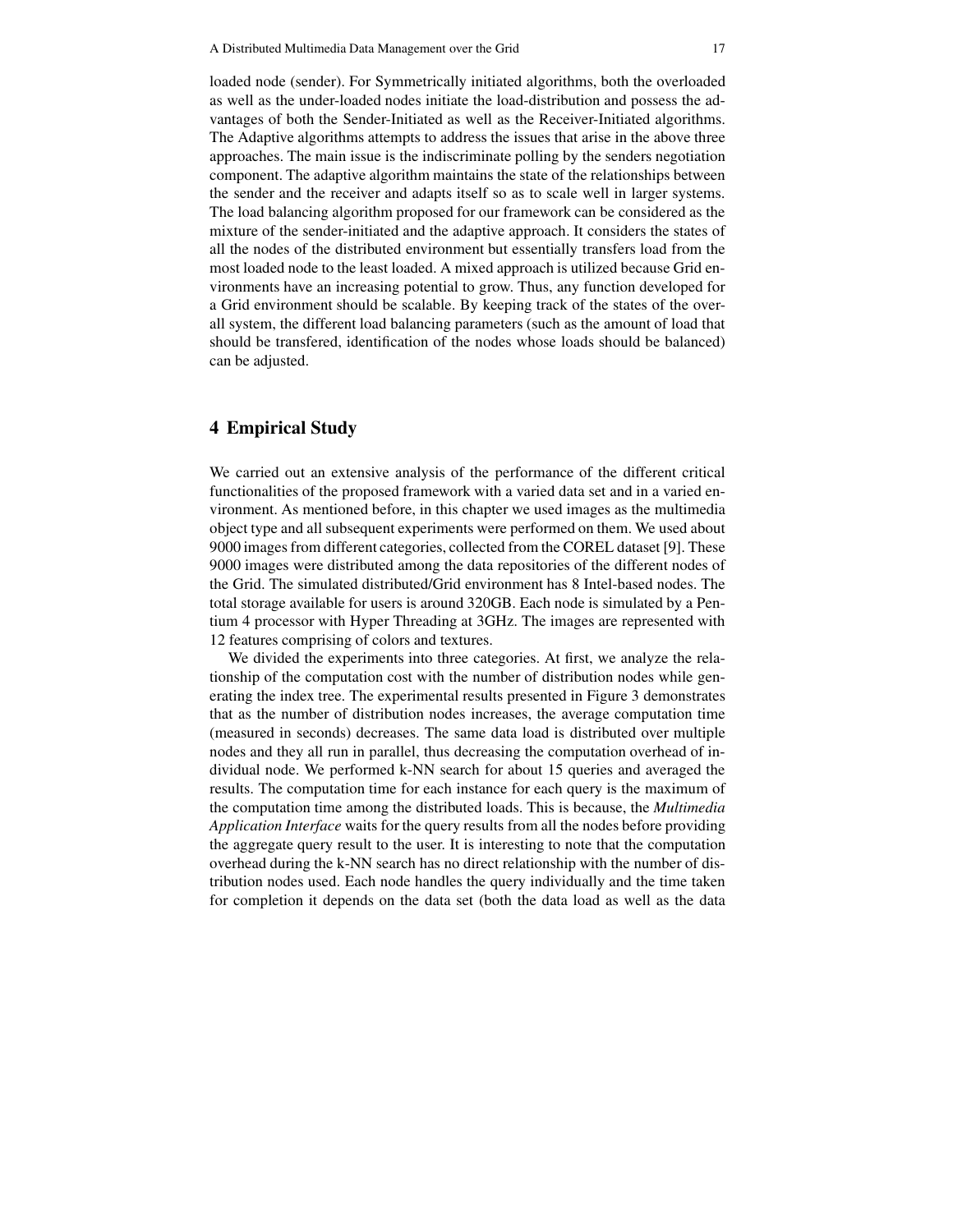content) in the particular node. As demonstrated in Figure 4, for Data Set A distributed over 4 nodes, the computation time increases steadily with the increase of the number of nodes. However, Figure 5 demonstrates that for a different data set B, the computation time drops when the number of nodes is 3 before rising again when number of nodes is 4.



**Fig. 3** Relationship of the Computation Time with the number of Distribution Nodes during Tree Generation.

The average accuracy of query results is about 80−85%. We deployed a distancebased index structure, M-Tree, which doesn't consider the high-level semantic relationships during the retrievals. The results obtained, although comparable in the computation overhead to the proposed framework, generated query results with very poor relevance (averaging as low as 15−20%).

The load balancing technique is demonstrated in Figure 6, 7, and 8, respectively. It should be noted that the load is balanced after different iterations for different data sets. We limited our examination for 5 iterations on an average, since in most of the cases we reached a considerable balanced load distribution within 5 iterations. Again, the variation is dependent on the data set used. In our experiment, we varied the number of data sets used in each case to bring a variation. Scenario I uses 500 data points, Scenario II uses 2300 data points and Scenario III uses 8500 data points, respectively.

From the detailed experimental analysis, it can be concluded that the proposed Distributed Multimedia Database Management Framework is capable of fulfilling the following requirements. First, it leverages the distributed environment of the Grid in economizing the computation overhead. Second, it is capable of supporting the popular multimedia retrieval requirements with relevant query results in a dis-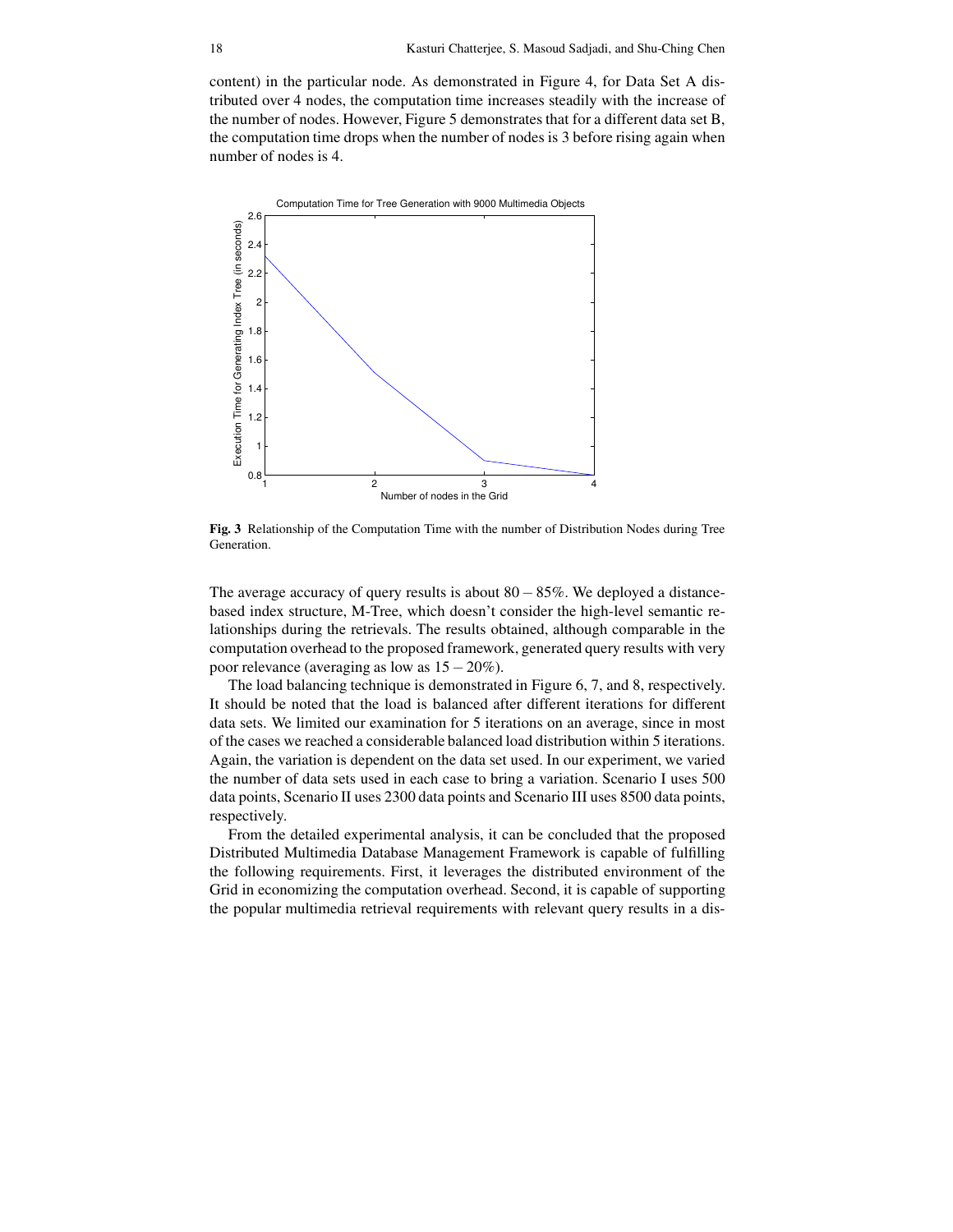

**Fig. 4** Relationship of the Computation Time with the number of Distribution Nodes during k-NN Search for Data Set A.



**Fig. 5** Relationship of the Computation Time with the number of Distribution Nodes during k-NN Search for Data Set B.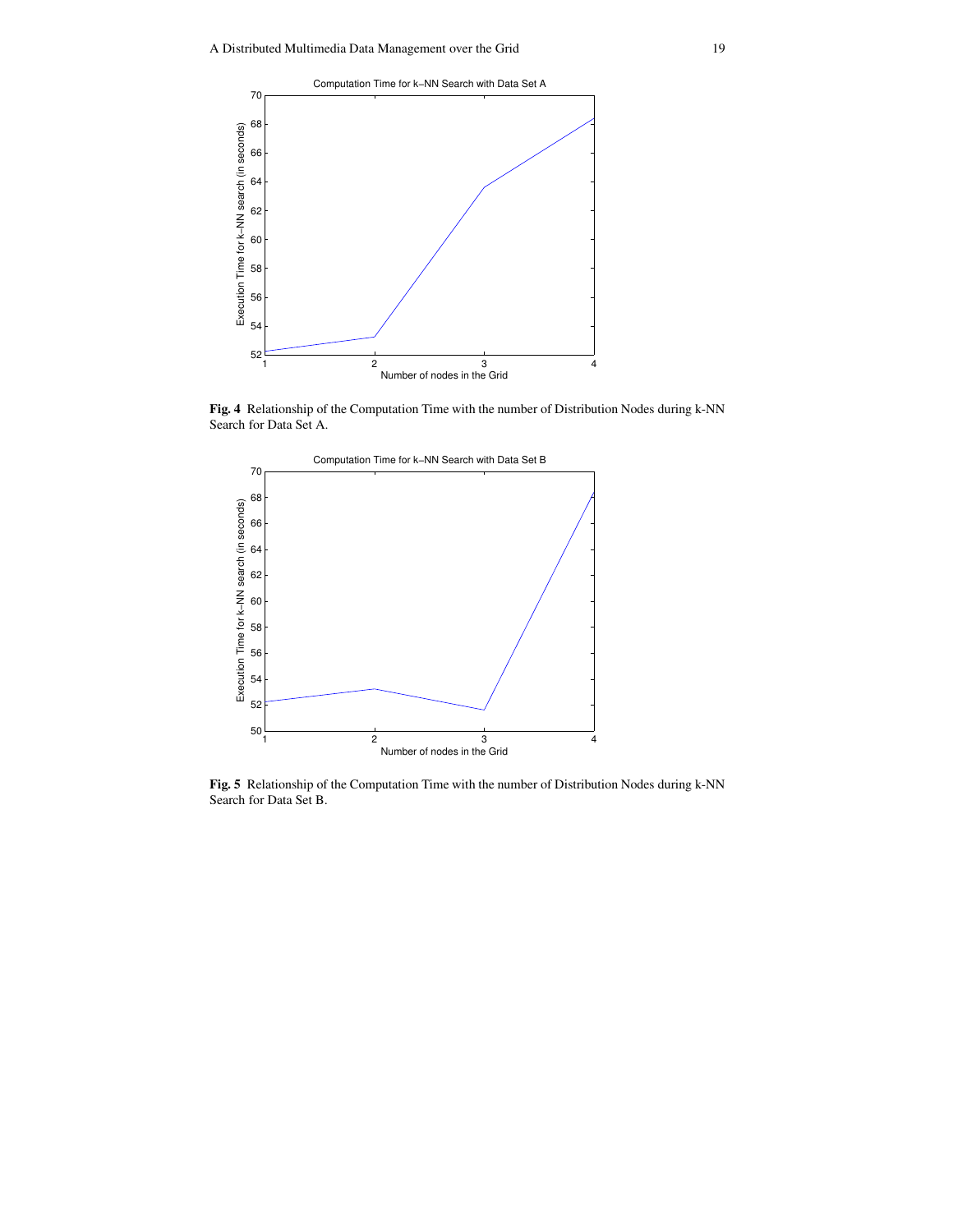

**Fig. 6** Experimental Results for Load Balancing for Data Set I.

tributed environment. And finally, it successfully embeds functionalities typical to distributed environments, like a load balancing, into the multimedia environment, to make the proposed architecture adept for the Grid.

# **5 Conclusion and Future Works**

In this chapter, we proposed a Distributed Multimedia Database Management Framework over a Grid. The framework introduced includes the important components necessary for storing and supporting Multimedia Applications over the Grid. A multidimensional replicated index structure was proposed that can support the popular multimedia retrievals based on contents. The framework introduces a stochastic construct, called the Markov Model Mediator, to capture and utilize the high-level semantic relationship among the multimedia objects. The novel inclusion of the high-level semantic relationship into the k-NN search algorithm, without violating the underlying indexed space, bridges the semantic gap and increases the relevance of query results manifold.

A load balancing approach for the multimedia data objects was also introduced, which successfully distributes the load across all the nodes of the Grid. In additions, intensive experimental analysis is performed with varied data set and different Grid configurations, which demonstrates that the proposed framework is a novel approach and a big step towards a full-fledged Multimedia Data Grid. The current framework can be extended in several directions. First, more Grid specific compo-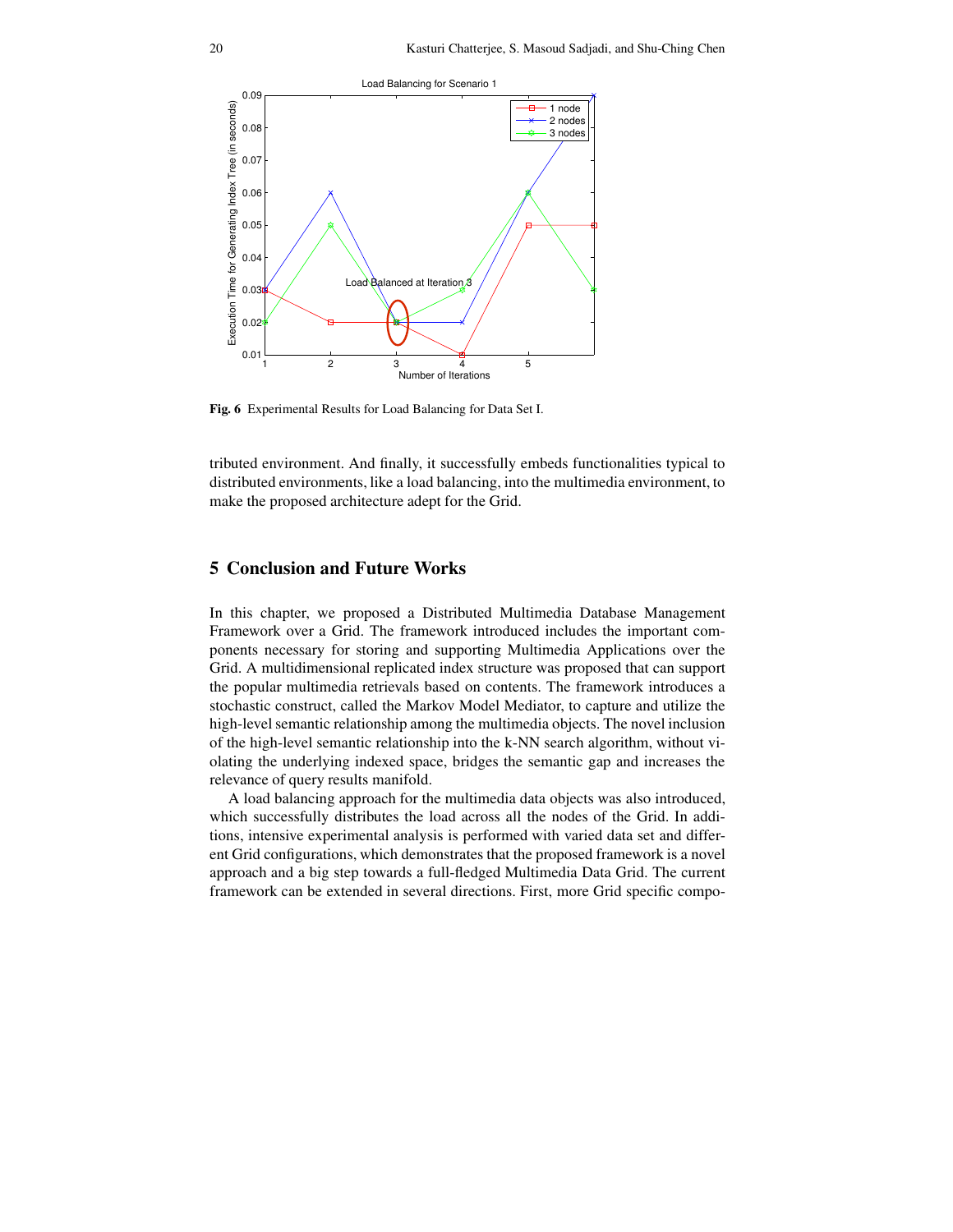

**Fig. 7** Experimental Results for Load Balancing for Data Set II.



**Fig. 8** Experimental Results for Load Balancing for Data Set III.

nents such as replica managers, auto failure detection and recovery of the Multimedia Data Nodes can be added. Second, the current framework should be extended to support other forms of multimedia data such as videos, and documents within one seamless platform. And third, developing Multimedia Grid Services such as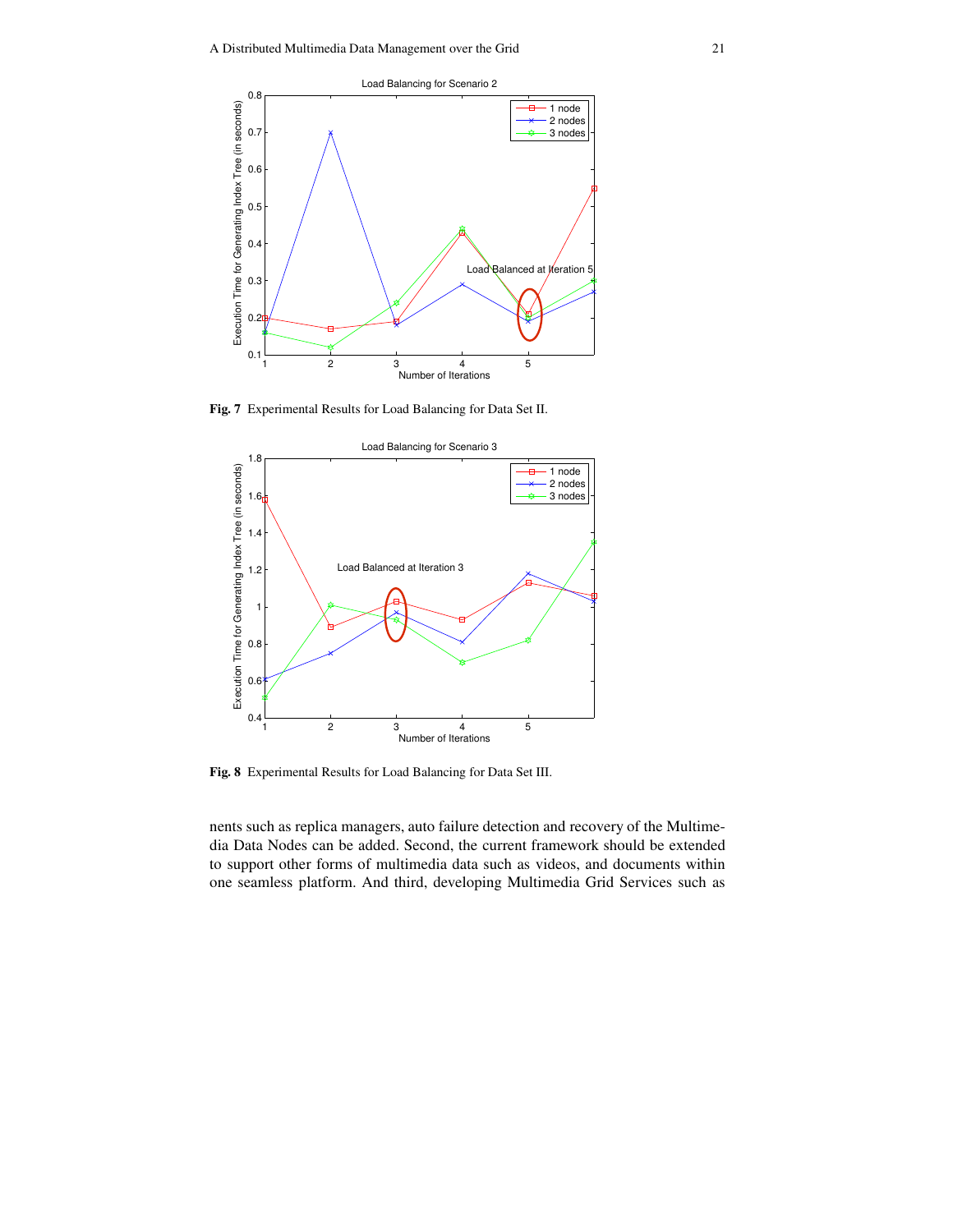Content-Based Information Retrievals and Content-Based Multimedia search could be developed.

**Acknowledgements** This work was supported in part by the National science Foundation (grants OISE-0730065, OCI-0636031, and HRD-0833093) and in part by IBM. Any opinions, findings and conclusions or recommendations expressed in this material are those of the author(s) and do not necessarily reflect those of the NSF and IBM. The authors would like to thank Mr. Dongri Luo for his help in enabling the Index structure to be executed in the Linux environment successfully.

## **References**

- 1. R. Bayer (1971), Binary B-Trees for Virtual Memory in *Proceedings of SIGFIDET Workshop*, pp. 219–235
- 2. P. B. Berra, C. Y. R. Chen, A. Ghafoor, C. C. Lin, T. D. C. Little, and D. Shin (1990) Architecture for distributed multimedia database systems. Journal of Computer Communication, (13)4, pp. 217–231
- 3. K. Chakrabarti and S. Mehrotra (1999) The hybrid Tree: An Index Structure for High-Dimensional Feature Spaces in *Proceedings of the IEEE International Conference on Data Engineering*, pp. 440–447
- 4. K. Chatterjee and S.-C. Chen (2006) Affinity Hybrid Tree: An Indexing Technique for Content-Based Image Retrieval in Multimedia Databases in *Proceedings of the IEEE International Symposium on Multimedia (ISM06)*, pp. 47–54
- 5. K. Chatterjee and S.-C. Chen (2008) Hierarchical Affinity-Hybrid Tree: A Multidimensional Index Structure to Organize Videos and Support Content-Based Retrievals in *Proceedings of 2008 IEEE International Conference on Information Reuse and Integration*, pp. 435–440
- 6. K. Chatterjee and S.-C. Chen (2008) GeM-Tree: Towards a Generalized Multidimensional Index Structure Supporting Image and Video Retrieval in *Proceedings of the Fourth IEEE International Workshop on Multimedia Information Processing and Retrieval (MIPR2008), in conjunction with IEEE International Symposium on Multimedia (ISM2008)*, pp. 631–636
- 7. A. Chervenak, I. Foster, C. Kesselman, C. Salisbury, and S. Tuecke(2001) The data grid: towards an architecture for the distributed management and analysis os large scientific datasets. Journal of Network and COmputer Applications 23:187–200
- 8. P. Ciaccia, M. Patella, and P. Zezula (1997) M-tree: An Efficient Access Method for Similarity Search in Metric Spaces in *Proc. 23rd VLDB International Conference*, pp. 426–435
- 9. COREL STUDIO http://www.digitalriver.com/v2.0-img/operations/corelpps/desc/index.htm. Cited 29 March 2009
- 10. D. Eager, E. D. Lazowska, and J. Zahorjan (1986) Adaptive load sharing in homogeneous distributed systems. IEEE Trans. Softw. Eng., (12)5, pp. 662–675
- 11. G. Evangelidis, D. Lomet, and B. Salzberg (1995) The hB-Pi-Tree: A modified hB-tree supporting concurrency, recoverey, and node consolidation in *Proceedings of Very Large Databases Conference*, pp. 551–561
- 12. I. Foster, C. Kesselman (1999) The Grid: Blueprint for a New Computing Infrastructure. Morgan Kaufmann Publishers
- 13. I. Foster (2002) What is the Grid? a three point checklist. GRIDtoday, (1)6
- 14. I. Foster (2003) The virtual data grid: a new model and architecture for data-intensive collaboration in *Proceedings of the 15th International Conference on Scientific and Statistical Database Management*, pp. 11–22
- 15. I. Foster, C. Kesselman, and S. Tuecke (2001) The Anatomy of the Grid: Enabling Scalable Virtual Organizations. International Journal of Supercomputer Applications, 15(3), pp. 200- 222